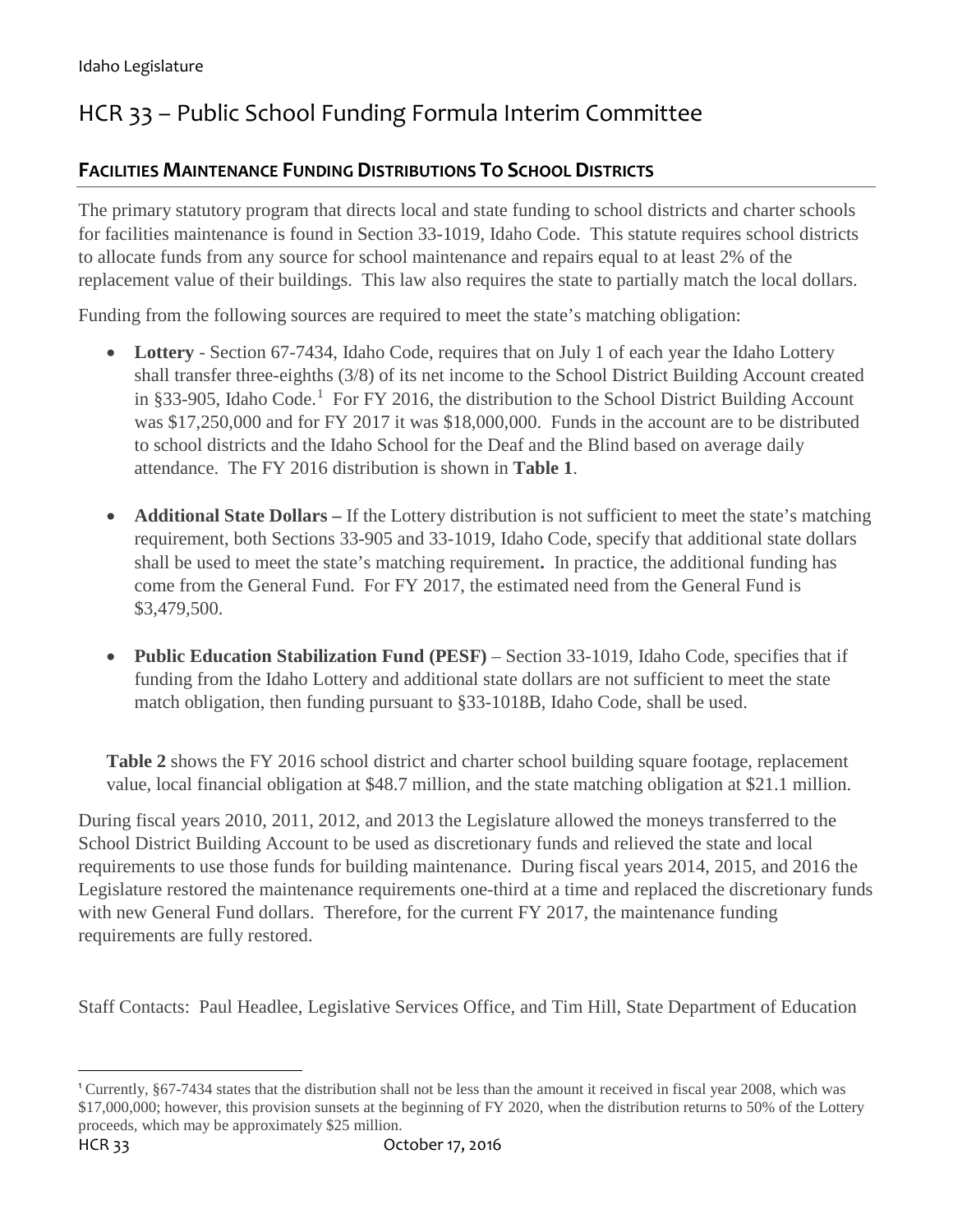## **TABLE 1** Lottery 2015-2016

| (w/o summer alt. sch.)<br>24,367.28<br>1,531,194.00<br>001<br>Boise Independent<br>002<br>West Ada<br>34,908.32<br>2,193,577.00<br>003<br>Kuna Joint<br>4,898.60<br>307,819.00<br>011<br>142.44<br>8,951.00<br><b>Meadows Valley</b><br>Council<br>220.18<br>013<br>13,836.00<br>021<br>Marsh Valley Joint<br>1,209.59<br>76,008.00<br>025<br>Pocatello<br>11,691.58<br>734,677.00<br>033<br><b>Bear Lake County</b><br>1,052.76<br>66,153.00<br>041<br>St. Maries Joint<br>868.21<br>54,557.00<br>044<br>Plummer / Worley Joint<br>323.35<br>20,319.00<br>052<br><b>Snake River</b><br>1,623.61<br>102,025.00<br>055<br>Blackfoot<br>3,805.00<br>239,099.00<br>058<br>Aberdeen<br>712.76<br>44,789.00<br>059<br>Firth<br>731.69<br>45,978.00<br>060<br>Shelley Joint<br>2,096.01<br>131,709.00<br>061<br><b>Blaine County</b><br>3,023.94<br>190,019.00<br>071<br>Garden Valley<br>198.60<br>12,480.00<br>072<br><b>Basin</b><br>338.57<br>21,275.00<br>073<br>Horseshoe Bend<br>237.24<br>14,908.00<br>083<br><b>West Bonner County</b><br>67,190.00<br>1,069.25<br>084<br>Lake Pend Oreille<br>3,332.56<br>209,412.00<br>091<br><b>Idaho Falls</b><br>9,689.21<br>608,852.00<br>092<br>Swan Valley Elementary<br>42.21<br>2,652.00<br>093<br>Bonneville Joint<br>11,218.49<br>704,949.00<br>101<br><b>Boundary County</b><br>1,280.82<br>80,484.00<br>111<br><b>Butte County</b><br>400.69<br>25,179.00<br>121<br><b>Camas County</b><br>144.35<br>9,071.00<br>131<br>Nampa<br>13,856.40<br>870,710.00<br>132<br>Caldwell<br>5,836.52<br>366,756.00<br>133<br>Wilder<br>417.53<br>26,237.00<br>134<br>Middleton<br>3,583.12<br>225,157.00<br>135<br>369.41<br>23,213.00<br><b>Notus</b><br>136<br>Melba Joint<br>769.67<br>48,365.00<br>137<br>997.03<br>Parma<br>62,652.00<br>139<br>Vallivue<br>7,428.01<br>466,762.00<br>148<br>447.98<br>28,150.00<br>Grace Joint<br>149<br>North Gem<br>180.68<br>11,354.00<br>150<br>Soda Springs Joint<br>756.45<br>47,534.00<br>151<br>317,370.00<br>Cassia County Joint<br>5,050.60<br>161<br>137.78<br>Clark County Joint<br>8,658.00<br>171<br>Orofino Joint<br>1,103.14<br>69,319.00<br>181<br>Challis Joint<br>377.57<br>23,726.00<br>182<br>Mackay Joint<br>160.52<br>10,087.00<br>191<br><b>Prairie Elementary</b><br>6.56<br>412.00<br>192<br>Glenns Ferry Joint<br>406.27<br>25,529.00<br>193<br>Mountain Home<br>3,580.40<br>224,986.00<br>201<br>Preston Joint<br>2,305.61<br>144,880.00<br>202<br>West Side Joint<br>574.77<br>36,117.00<br>215<br>Fremont County Joint<br>2,088.25<br>131,222.00<br>221<br>Emmett Independent<br>2,196.57<br>138,028.00<br>231<br>Gooding Joint<br>1,197.01<br>75,218.00<br>232<br>Wendell<br>1,086.56<br>68,277.00<br>233<br>325.13<br>20,431.00<br>Hagerman Joint<br>234<br><b>Bliss Joint</b><br>124.96<br>7,852.00<br>242<br>Cottonwood Joint<br>369.58<br>23,224.00<br>243<br>Salmon River Joint<br>100.90<br>6,340.00<br>244<br>Mountain View<br>1,093.20<br>68,695.00 | <b>DISTRICT</b> | 2014-2015<br>Best-28 Weeks<br>A.D.A. | Distribution |
|----------------------------------------------------------------------------------------------------------------------------------------------------------------------------------------------------------------------------------------------------------------------------------------------------------------------------------------------------------------------------------------------------------------------------------------------------------------------------------------------------------------------------------------------------------------------------------------------------------------------------------------------------------------------------------------------------------------------------------------------------------------------------------------------------------------------------------------------------------------------------------------------------------------------------------------------------------------------------------------------------------------------------------------------------------------------------------------------------------------------------------------------------------------------------------------------------------------------------------------------------------------------------------------------------------------------------------------------------------------------------------------------------------------------------------------------------------------------------------------------------------------------------------------------------------------------------------------------------------------------------------------------------------------------------------------------------------------------------------------------------------------------------------------------------------------------------------------------------------------------------------------------------------------------------------------------------------------------------------------------------------------------------------------------------------------------------------------------------------------------------------------------------------------------------------------------------------------------------------------------------------------------------------------------------------------------------------------------------------------------------------------------------------------------------------------------------------------------------------------------------------------------------------------------------------------------------------------------------------------------------------------------------------------------------------------------------------------------------------------------------------------------------------------------------------------------------------------------------------------------------------------------------------------------------------------------------------------------|-----------------|--------------------------------------|--------------|
|                                                                                                                                                                                                                                                                                                                                                                                                                                                                                                                                                                                                                                                                                                                                                                                                                                                                                                                                                                                                                                                                                                                                                                                                                                                                                                                                                                                                                                                                                                                                                                                                                                                                                                                                                                                                                                                                                                                                                                                                                                                                                                                                                                                                                                                                                                                                                                                                                                                                                                                                                                                                                                                                                                                                                                                                                                                                                                                                                                      |                 |                                      |              |
|                                                                                                                                                                                                                                                                                                                                                                                                                                                                                                                                                                                                                                                                                                                                                                                                                                                                                                                                                                                                                                                                                                                                                                                                                                                                                                                                                                                                                                                                                                                                                                                                                                                                                                                                                                                                                                                                                                                                                                                                                                                                                                                                                                                                                                                                                                                                                                                                                                                                                                                                                                                                                                                                                                                                                                                                                                                                                                                                                                      |                 |                                      |              |
|                                                                                                                                                                                                                                                                                                                                                                                                                                                                                                                                                                                                                                                                                                                                                                                                                                                                                                                                                                                                                                                                                                                                                                                                                                                                                                                                                                                                                                                                                                                                                                                                                                                                                                                                                                                                                                                                                                                                                                                                                                                                                                                                                                                                                                                                                                                                                                                                                                                                                                                                                                                                                                                                                                                                                                                                                                                                                                                                                                      |                 |                                      |              |
|                                                                                                                                                                                                                                                                                                                                                                                                                                                                                                                                                                                                                                                                                                                                                                                                                                                                                                                                                                                                                                                                                                                                                                                                                                                                                                                                                                                                                                                                                                                                                                                                                                                                                                                                                                                                                                                                                                                                                                                                                                                                                                                                                                                                                                                                                                                                                                                                                                                                                                                                                                                                                                                                                                                                                                                                                                                                                                                                                                      |                 |                                      |              |
|                                                                                                                                                                                                                                                                                                                                                                                                                                                                                                                                                                                                                                                                                                                                                                                                                                                                                                                                                                                                                                                                                                                                                                                                                                                                                                                                                                                                                                                                                                                                                                                                                                                                                                                                                                                                                                                                                                                                                                                                                                                                                                                                                                                                                                                                                                                                                                                                                                                                                                                                                                                                                                                                                                                                                                                                                                                                                                                                                                      |                 |                                      |              |
|                                                                                                                                                                                                                                                                                                                                                                                                                                                                                                                                                                                                                                                                                                                                                                                                                                                                                                                                                                                                                                                                                                                                                                                                                                                                                                                                                                                                                                                                                                                                                                                                                                                                                                                                                                                                                                                                                                                                                                                                                                                                                                                                                                                                                                                                                                                                                                                                                                                                                                                                                                                                                                                                                                                                                                                                                                                                                                                                                                      |                 |                                      |              |
|                                                                                                                                                                                                                                                                                                                                                                                                                                                                                                                                                                                                                                                                                                                                                                                                                                                                                                                                                                                                                                                                                                                                                                                                                                                                                                                                                                                                                                                                                                                                                                                                                                                                                                                                                                                                                                                                                                                                                                                                                                                                                                                                                                                                                                                                                                                                                                                                                                                                                                                                                                                                                                                                                                                                                                                                                                                                                                                                                                      |                 |                                      |              |
|                                                                                                                                                                                                                                                                                                                                                                                                                                                                                                                                                                                                                                                                                                                                                                                                                                                                                                                                                                                                                                                                                                                                                                                                                                                                                                                                                                                                                                                                                                                                                                                                                                                                                                                                                                                                                                                                                                                                                                                                                                                                                                                                                                                                                                                                                                                                                                                                                                                                                                                                                                                                                                                                                                                                                                                                                                                                                                                                                                      |                 |                                      |              |
|                                                                                                                                                                                                                                                                                                                                                                                                                                                                                                                                                                                                                                                                                                                                                                                                                                                                                                                                                                                                                                                                                                                                                                                                                                                                                                                                                                                                                                                                                                                                                                                                                                                                                                                                                                                                                                                                                                                                                                                                                                                                                                                                                                                                                                                                                                                                                                                                                                                                                                                                                                                                                                                                                                                                                                                                                                                                                                                                                                      |                 |                                      |              |
|                                                                                                                                                                                                                                                                                                                                                                                                                                                                                                                                                                                                                                                                                                                                                                                                                                                                                                                                                                                                                                                                                                                                                                                                                                                                                                                                                                                                                                                                                                                                                                                                                                                                                                                                                                                                                                                                                                                                                                                                                                                                                                                                                                                                                                                                                                                                                                                                                                                                                                                                                                                                                                                                                                                                                                                                                                                                                                                                                                      |                 |                                      |              |
|                                                                                                                                                                                                                                                                                                                                                                                                                                                                                                                                                                                                                                                                                                                                                                                                                                                                                                                                                                                                                                                                                                                                                                                                                                                                                                                                                                                                                                                                                                                                                                                                                                                                                                                                                                                                                                                                                                                                                                                                                                                                                                                                                                                                                                                                                                                                                                                                                                                                                                                                                                                                                                                                                                                                                                                                                                                                                                                                                                      |                 |                                      |              |
|                                                                                                                                                                                                                                                                                                                                                                                                                                                                                                                                                                                                                                                                                                                                                                                                                                                                                                                                                                                                                                                                                                                                                                                                                                                                                                                                                                                                                                                                                                                                                                                                                                                                                                                                                                                                                                                                                                                                                                                                                                                                                                                                                                                                                                                                                                                                                                                                                                                                                                                                                                                                                                                                                                                                                                                                                                                                                                                                                                      |                 |                                      |              |
|                                                                                                                                                                                                                                                                                                                                                                                                                                                                                                                                                                                                                                                                                                                                                                                                                                                                                                                                                                                                                                                                                                                                                                                                                                                                                                                                                                                                                                                                                                                                                                                                                                                                                                                                                                                                                                                                                                                                                                                                                                                                                                                                                                                                                                                                                                                                                                                                                                                                                                                                                                                                                                                                                                                                                                                                                                                                                                                                                                      |                 |                                      |              |
|                                                                                                                                                                                                                                                                                                                                                                                                                                                                                                                                                                                                                                                                                                                                                                                                                                                                                                                                                                                                                                                                                                                                                                                                                                                                                                                                                                                                                                                                                                                                                                                                                                                                                                                                                                                                                                                                                                                                                                                                                                                                                                                                                                                                                                                                                                                                                                                                                                                                                                                                                                                                                                                                                                                                                                                                                                                                                                                                                                      |                 |                                      |              |
|                                                                                                                                                                                                                                                                                                                                                                                                                                                                                                                                                                                                                                                                                                                                                                                                                                                                                                                                                                                                                                                                                                                                                                                                                                                                                                                                                                                                                                                                                                                                                                                                                                                                                                                                                                                                                                                                                                                                                                                                                                                                                                                                                                                                                                                                                                                                                                                                                                                                                                                                                                                                                                                                                                                                                                                                                                                                                                                                                                      |                 |                                      |              |
|                                                                                                                                                                                                                                                                                                                                                                                                                                                                                                                                                                                                                                                                                                                                                                                                                                                                                                                                                                                                                                                                                                                                                                                                                                                                                                                                                                                                                                                                                                                                                                                                                                                                                                                                                                                                                                                                                                                                                                                                                                                                                                                                                                                                                                                                                                                                                                                                                                                                                                                                                                                                                                                                                                                                                                                                                                                                                                                                                                      |                 |                                      |              |
|                                                                                                                                                                                                                                                                                                                                                                                                                                                                                                                                                                                                                                                                                                                                                                                                                                                                                                                                                                                                                                                                                                                                                                                                                                                                                                                                                                                                                                                                                                                                                                                                                                                                                                                                                                                                                                                                                                                                                                                                                                                                                                                                                                                                                                                                                                                                                                                                                                                                                                                                                                                                                                                                                                                                                                                                                                                                                                                                                                      |                 |                                      |              |
|                                                                                                                                                                                                                                                                                                                                                                                                                                                                                                                                                                                                                                                                                                                                                                                                                                                                                                                                                                                                                                                                                                                                                                                                                                                                                                                                                                                                                                                                                                                                                                                                                                                                                                                                                                                                                                                                                                                                                                                                                                                                                                                                                                                                                                                                                                                                                                                                                                                                                                                                                                                                                                                                                                                                                                                                                                                                                                                                                                      |                 |                                      |              |
|                                                                                                                                                                                                                                                                                                                                                                                                                                                                                                                                                                                                                                                                                                                                                                                                                                                                                                                                                                                                                                                                                                                                                                                                                                                                                                                                                                                                                                                                                                                                                                                                                                                                                                                                                                                                                                                                                                                                                                                                                                                                                                                                                                                                                                                                                                                                                                                                                                                                                                                                                                                                                                                                                                                                                                                                                                                                                                                                                                      |                 |                                      |              |
|                                                                                                                                                                                                                                                                                                                                                                                                                                                                                                                                                                                                                                                                                                                                                                                                                                                                                                                                                                                                                                                                                                                                                                                                                                                                                                                                                                                                                                                                                                                                                                                                                                                                                                                                                                                                                                                                                                                                                                                                                                                                                                                                                                                                                                                                                                                                                                                                                                                                                                                                                                                                                                                                                                                                                                                                                                                                                                                                                                      |                 |                                      |              |
|                                                                                                                                                                                                                                                                                                                                                                                                                                                                                                                                                                                                                                                                                                                                                                                                                                                                                                                                                                                                                                                                                                                                                                                                                                                                                                                                                                                                                                                                                                                                                                                                                                                                                                                                                                                                                                                                                                                                                                                                                                                                                                                                                                                                                                                                                                                                                                                                                                                                                                                                                                                                                                                                                                                                                                                                                                                                                                                                                                      |                 |                                      |              |
|                                                                                                                                                                                                                                                                                                                                                                                                                                                                                                                                                                                                                                                                                                                                                                                                                                                                                                                                                                                                                                                                                                                                                                                                                                                                                                                                                                                                                                                                                                                                                                                                                                                                                                                                                                                                                                                                                                                                                                                                                                                                                                                                                                                                                                                                                                                                                                                                                                                                                                                                                                                                                                                                                                                                                                                                                                                                                                                                                                      |                 |                                      |              |
|                                                                                                                                                                                                                                                                                                                                                                                                                                                                                                                                                                                                                                                                                                                                                                                                                                                                                                                                                                                                                                                                                                                                                                                                                                                                                                                                                                                                                                                                                                                                                                                                                                                                                                                                                                                                                                                                                                                                                                                                                                                                                                                                                                                                                                                                                                                                                                                                                                                                                                                                                                                                                                                                                                                                                                                                                                                                                                                                                                      |                 |                                      |              |
|                                                                                                                                                                                                                                                                                                                                                                                                                                                                                                                                                                                                                                                                                                                                                                                                                                                                                                                                                                                                                                                                                                                                                                                                                                                                                                                                                                                                                                                                                                                                                                                                                                                                                                                                                                                                                                                                                                                                                                                                                                                                                                                                                                                                                                                                                                                                                                                                                                                                                                                                                                                                                                                                                                                                                                                                                                                                                                                                                                      |                 |                                      |              |
|                                                                                                                                                                                                                                                                                                                                                                                                                                                                                                                                                                                                                                                                                                                                                                                                                                                                                                                                                                                                                                                                                                                                                                                                                                                                                                                                                                                                                                                                                                                                                                                                                                                                                                                                                                                                                                                                                                                                                                                                                                                                                                                                                                                                                                                                                                                                                                                                                                                                                                                                                                                                                                                                                                                                                                                                                                                                                                                                                                      |                 |                                      |              |
|                                                                                                                                                                                                                                                                                                                                                                                                                                                                                                                                                                                                                                                                                                                                                                                                                                                                                                                                                                                                                                                                                                                                                                                                                                                                                                                                                                                                                                                                                                                                                                                                                                                                                                                                                                                                                                                                                                                                                                                                                                                                                                                                                                                                                                                                                                                                                                                                                                                                                                                                                                                                                                                                                                                                                                                                                                                                                                                                                                      |                 |                                      |              |
|                                                                                                                                                                                                                                                                                                                                                                                                                                                                                                                                                                                                                                                                                                                                                                                                                                                                                                                                                                                                                                                                                                                                                                                                                                                                                                                                                                                                                                                                                                                                                                                                                                                                                                                                                                                                                                                                                                                                                                                                                                                                                                                                                                                                                                                                                                                                                                                                                                                                                                                                                                                                                                                                                                                                                                                                                                                                                                                                                                      |                 |                                      |              |
|                                                                                                                                                                                                                                                                                                                                                                                                                                                                                                                                                                                                                                                                                                                                                                                                                                                                                                                                                                                                                                                                                                                                                                                                                                                                                                                                                                                                                                                                                                                                                                                                                                                                                                                                                                                                                                                                                                                                                                                                                                                                                                                                                                                                                                                                                                                                                                                                                                                                                                                                                                                                                                                                                                                                                                                                                                                                                                                                                                      |                 |                                      |              |
|                                                                                                                                                                                                                                                                                                                                                                                                                                                                                                                                                                                                                                                                                                                                                                                                                                                                                                                                                                                                                                                                                                                                                                                                                                                                                                                                                                                                                                                                                                                                                                                                                                                                                                                                                                                                                                                                                                                                                                                                                                                                                                                                                                                                                                                                                                                                                                                                                                                                                                                                                                                                                                                                                                                                                                                                                                                                                                                                                                      |                 |                                      |              |
|                                                                                                                                                                                                                                                                                                                                                                                                                                                                                                                                                                                                                                                                                                                                                                                                                                                                                                                                                                                                                                                                                                                                                                                                                                                                                                                                                                                                                                                                                                                                                                                                                                                                                                                                                                                                                                                                                                                                                                                                                                                                                                                                                                                                                                                                                                                                                                                                                                                                                                                                                                                                                                                                                                                                                                                                                                                                                                                                                                      |                 |                                      |              |
|                                                                                                                                                                                                                                                                                                                                                                                                                                                                                                                                                                                                                                                                                                                                                                                                                                                                                                                                                                                                                                                                                                                                                                                                                                                                                                                                                                                                                                                                                                                                                                                                                                                                                                                                                                                                                                                                                                                                                                                                                                                                                                                                                                                                                                                                                                                                                                                                                                                                                                                                                                                                                                                                                                                                                                                                                                                                                                                                                                      |                 |                                      |              |
|                                                                                                                                                                                                                                                                                                                                                                                                                                                                                                                                                                                                                                                                                                                                                                                                                                                                                                                                                                                                                                                                                                                                                                                                                                                                                                                                                                                                                                                                                                                                                                                                                                                                                                                                                                                                                                                                                                                                                                                                                                                                                                                                                                                                                                                                                                                                                                                                                                                                                                                                                                                                                                                                                                                                                                                                                                                                                                                                                                      |                 |                                      |              |
|                                                                                                                                                                                                                                                                                                                                                                                                                                                                                                                                                                                                                                                                                                                                                                                                                                                                                                                                                                                                                                                                                                                                                                                                                                                                                                                                                                                                                                                                                                                                                                                                                                                                                                                                                                                                                                                                                                                                                                                                                                                                                                                                                                                                                                                                                                                                                                                                                                                                                                                                                                                                                                                                                                                                                                                                                                                                                                                                                                      |                 |                                      |              |
|                                                                                                                                                                                                                                                                                                                                                                                                                                                                                                                                                                                                                                                                                                                                                                                                                                                                                                                                                                                                                                                                                                                                                                                                                                                                                                                                                                                                                                                                                                                                                                                                                                                                                                                                                                                                                                                                                                                                                                                                                                                                                                                                                                                                                                                                                                                                                                                                                                                                                                                                                                                                                                                                                                                                                                                                                                                                                                                                                                      |                 |                                      |              |
|                                                                                                                                                                                                                                                                                                                                                                                                                                                                                                                                                                                                                                                                                                                                                                                                                                                                                                                                                                                                                                                                                                                                                                                                                                                                                                                                                                                                                                                                                                                                                                                                                                                                                                                                                                                                                                                                                                                                                                                                                                                                                                                                                                                                                                                                                                                                                                                                                                                                                                                                                                                                                                                                                                                                                                                                                                                                                                                                                                      |                 |                                      |              |
|                                                                                                                                                                                                                                                                                                                                                                                                                                                                                                                                                                                                                                                                                                                                                                                                                                                                                                                                                                                                                                                                                                                                                                                                                                                                                                                                                                                                                                                                                                                                                                                                                                                                                                                                                                                                                                                                                                                                                                                                                                                                                                                                                                                                                                                                                                                                                                                                                                                                                                                                                                                                                                                                                                                                                                                                                                                                                                                                                                      |                 |                                      |              |
|                                                                                                                                                                                                                                                                                                                                                                                                                                                                                                                                                                                                                                                                                                                                                                                                                                                                                                                                                                                                                                                                                                                                                                                                                                                                                                                                                                                                                                                                                                                                                                                                                                                                                                                                                                                                                                                                                                                                                                                                                                                                                                                                                                                                                                                                                                                                                                                                                                                                                                                                                                                                                                                                                                                                                                                                                                                                                                                                                                      |                 |                                      |              |
|                                                                                                                                                                                                                                                                                                                                                                                                                                                                                                                                                                                                                                                                                                                                                                                                                                                                                                                                                                                                                                                                                                                                                                                                                                                                                                                                                                                                                                                                                                                                                                                                                                                                                                                                                                                                                                                                                                                                                                                                                                                                                                                                                                                                                                                                                                                                                                                                                                                                                                                                                                                                                                                                                                                                                                                                                                                                                                                                                                      |                 |                                      |              |
|                                                                                                                                                                                                                                                                                                                                                                                                                                                                                                                                                                                                                                                                                                                                                                                                                                                                                                                                                                                                                                                                                                                                                                                                                                                                                                                                                                                                                                                                                                                                                                                                                                                                                                                                                                                                                                                                                                                                                                                                                                                                                                                                                                                                                                                                                                                                                                                                                                                                                                                                                                                                                                                                                                                                                                                                                                                                                                                                                                      |                 |                                      |              |
|                                                                                                                                                                                                                                                                                                                                                                                                                                                                                                                                                                                                                                                                                                                                                                                                                                                                                                                                                                                                                                                                                                                                                                                                                                                                                                                                                                                                                                                                                                                                                                                                                                                                                                                                                                                                                                                                                                                                                                                                                                                                                                                                                                                                                                                                                                                                                                                                                                                                                                                                                                                                                                                                                                                                                                                                                                                                                                                                                                      |                 |                                      |              |
|                                                                                                                                                                                                                                                                                                                                                                                                                                                                                                                                                                                                                                                                                                                                                                                                                                                                                                                                                                                                                                                                                                                                                                                                                                                                                                                                                                                                                                                                                                                                                                                                                                                                                                                                                                                                                                                                                                                                                                                                                                                                                                                                                                                                                                                                                                                                                                                                                                                                                                                                                                                                                                                                                                                                                                                                                                                                                                                                                                      |                 |                                      |              |
|                                                                                                                                                                                                                                                                                                                                                                                                                                                                                                                                                                                                                                                                                                                                                                                                                                                                                                                                                                                                                                                                                                                                                                                                                                                                                                                                                                                                                                                                                                                                                                                                                                                                                                                                                                                                                                                                                                                                                                                                                                                                                                                                                                                                                                                                                                                                                                                                                                                                                                                                                                                                                                                                                                                                                                                                                                                                                                                                                                      |                 |                                      |              |
|                                                                                                                                                                                                                                                                                                                                                                                                                                                                                                                                                                                                                                                                                                                                                                                                                                                                                                                                                                                                                                                                                                                                                                                                                                                                                                                                                                                                                                                                                                                                                                                                                                                                                                                                                                                                                                                                                                                                                                                                                                                                                                                                                                                                                                                                                                                                                                                                                                                                                                                                                                                                                                                                                                                                                                                                                                                                                                                                                                      |                 |                                      |              |
|                                                                                                                                                                                                                                                                                                                                                                                                                                                                                                                                                                                                                                                                                                                                                                                                                                                                                                                                                                                                                                                                                                                                                                                                                                                                                                                                                                                                                                                                                                                                                                                                                                                                                                                                                                                                                                                                                                                                                                                                                                                                                                                                                                                                                                                                                                                                                                                                                                                                                                                                                                                                                                                                                                                                                                                                                                                                                                                                                                      |                 |                                      |              |
|                                                                                                                                                                                                                                                                                                                                                                                                                                                                                                                                                                                                                                                                                                                                                                                                                                                                                                                                                                                                                                                                                                                                                                                                                                                                                                                                                                                                                                                                                                                                                                                                                                                                                                                                                                                                                                                                                                                                                                                                                                                                                                                                                                                                                                                                                                                                                                                                                                                                                                                                                                                                                                                                                                                                                                                                                                                                                                                                                                      |                 |                                      |              |
|                                                                                                                                                                                                                                                                                                                                                                                                                                                                                                                                                                                                                                                                                                                                                                                                                                                                                                                                                                                                                                                                                                                                                                                                                                                                                                                                                                                                                                                                                                                                                                                                                                                                                                                                                                                                                                                                                                                                                                                                                                                                                                                                                                                                                                                                                                                                                                                                                                                                                                                                                                                                                                                                                                                                                                                                                                                                                                                                                                      |                 |                                      |              |
|                                                                                                                                                                                                                                                                                                                                                                                                                                                                                                                                                                                                                                                                                                                                                                                                                                                                                                                                                                                                                                                                                                                                                                                                                                                                                                                                                                                                                                                                                                                                                                                                                                                                                                                                                                                                                                                                                                                                                                                                                                                                                                                                                                                                                                                                                                                                                                                                                                                                                                                                                                                                                                                                                                                                                                                                                                                                                                                                                                      |                 |                                      |              |
|                                                                                                                                                                                                                                                                                                                                                                                                                                                                                                                                                                                                                                                                                                                                                                                                                                                                                                                                                                                                                                                                                                                                                                                                                                                                                                                                                                                                                                                                                                                                                                                                                                                                                                                                                                                                                                                                                                                                                                                                                                                                                                                                                                                                                                                                                                                                                                                                                                                                                                                                                                                                                                                                                                                                                                                                                                                                                                                                                                      |                 |                                      |              |
|                                                                                                                                                                                                                                                                                                                                                                                                                                                                                                                                                                                                                                                                                                                                                                                                                                                                                                                                                                                                                                                                                                                                                                                                                                                                                                                                                                                                                                                                                                                                                                                                                                                                                                                                                                                                                                                                                                                                                                                                                                                                                                                                                                                                                                                                                                                                                                                                                                                                                                                                                                                                                                                                                                                                                                                                                                                                                                                                                                      |                 |                                      |              |
|                                                                                                                                                                                                                                                                                                                                                                                                                                                                                                                                                                                                                                                                                                                                                                                                                                                                                                                                                                                                                                                                                                                                                                                                                                                                                                                                                                                                                                                                                                                                                                                                                                                                                                                                                                                                                                                                                                                                                                                                                                                                                                                                                                                                                                                                                                                                                                                                                                                                                                                                                                                                                                                                                                                                                                                                                                                                                                                                                                      |                 |                                      |              |
|                                                                                                                                                                                                                                                                                                                                                                                                                                                                                                                                                                                                                                                                                                                                                                                                                                                                                                                                                                                                                                                                                                                                                                                                                                                                                                                                                                                                                                                                                                                                                                                                                                                                                                                                                                                                                                                                                                                                                                                                                                                                                                                                                                                                                                                                                                                                                                                                                                                                                                                                                                                                                                                                                                                                                                                                                                                                                                                                                                      |                 |                                      |              |
|                                                                                                                                                                                                                                                                                                                                                                                                                                                                                                                                                                                                                                                                                                                                                                                                                                                                                                                                                                                                                                                                                                                                                                                                                                                                                                                                                                                                                                                                                                                                                                                                                                                                                                                                                                                                                                                                                                                                                                                                                                                                                                                                                                                                                                                                                                                                                                                                                                                                                                                                                                                                                                                                                                                                                                                                                                                                                                                                                                      |                 |                                      |              |
|                                                                                                                                                                                                                                                                                                                                                                                                                                                                                                                                                                                                                                                                                                                                                                                                                                                                                                                                                                                                                                                                                                                                                                                                                                                                                                                                                                                                                                                                                                                                                                                                                                                                                                                                                                                                                                                                                                                                                                                                                                                                                                                                                                                                                                                                                                                                                                                                                                                                                                                                                                                                                                                                                                                                                                                                                                                                                                                                                                      |                 |                                      |              |
|                                                                                                                                                                                                                                                                                                                                                                                                                                                                                                                                                                                                                                                                                                                                                                                                                                                                                                                                                                                                                                                                                                                                                                                                                                                                                                                                                                                                                                                                                                                                                                                                                                                                                                                                                                                                                                                                                                                                                                                                                                                                                                                                                                                                                                                                                                                                                                                                                                                                                                                                                                                                                                                                                                                                                                                                                                                                                                                                                                      |                 |                                      |              |
|                                                                                                                                                                                                                                                                                                                                                                                                                                                                                                                                                                                                                                                                                                                                                                                                                                                                                                                                                                                                                                                                                                                                                                                                                                                                                                                                                                                                                                                                                                                                                                                                                                                                                                                                                                                                                                                                                                                                                                                                                                                                                                                                                                                                                                                                                                                                                                                                                                                                                                                                                                                                                                                                                                                                                                                                                                                                                                                                                                      |                 |                                      |              |
|                                                                                                                                                                                                                                                                                                                                                                                                                                                                                                                                                                                                                                                                                                                                                                                                                                                                                                                                                                                                                                                                                                                                                                                                                                                                                                                                                                                                                                                                                                                                                                                                                                                                                                                                                                                                                                                                                                                                                                                                                                                                                                                                                                                                                                                                                                                                                                                                                                                                                                                                                                                                                                                                                                                                                                                                                                                                                                                                                                      |                 |                                      |              |
|                                                                                                                                                                                                                                                                                                                                                                                                                                                                                                                                                                                                                                                                                                                                                                                                                                                                                                                                                                                                                                                                                                                                                                                                                                                                                                                                                                                                                                                                                                                                                                                                                                                                                                                                                                                                                                                                                                                                                                                                                                                                                                                                                                                                                                                                                                                                                                                                                                                                                                                                                                                                                                                                                                                                                                                                                                                                                                                                                                      |                 |                                      |              |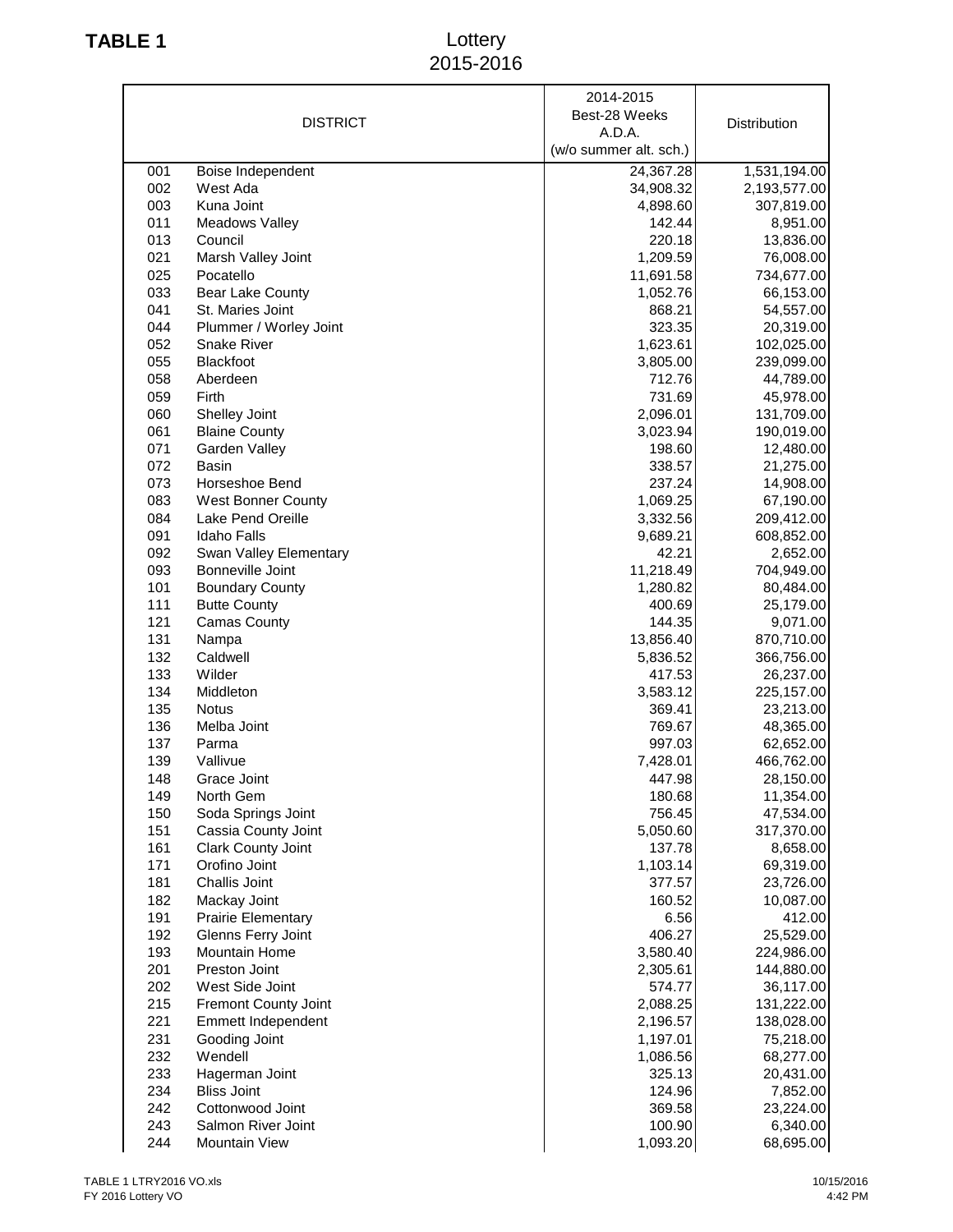## **TABLE 1** Lottery 2015-2016

|     |                                   | 2014-2015              |              |
|-----|-----------------------------------|------------------------|--------------|
|     | <b>DISTRICT</b>                   | Best-28 Weeks          | Distribution |
|     |                                   | A.D.A.                 |              |
|     |                                   | (w/o summer alt. sch.) |              |
| 251 | Jefferson County Joint            | 4,931.48               | 309,885.00   |
| 252 | Ririe Joint                       | 662.97                 | 41,660.00    |
| 253 | West Jefferson                    | 579.64                 | 36,423.00    |
| 261 | Jerome Joint                      | 3,552.99               | 223,263.00   |
| 262 | Valley                            | 574.82                 | 36,121.00    |
| 271 | Coeur d' Alene                    | 9,771.58               | 614,028.00   |
| 272 | Lakeland                          | 3,940.75               | 247,629.00   |
| 273 | Post Falls                        | 5,340.55               | 335,590.00   |
| 274 | Kootenai Joint                    | 159.23                 | 10,006.00    |
| 281 | Moscow                            | 2,153.27               | 135,307.00   |
| 282 | Genesee Joint                     | 286.84                 | 18,024.00    |
| 283 | Kendrick Joint                    | 222.08                 | 13,955.00    |
| 285 | Potlatch                          | 442.60                 | 27,812.00    |
| 287 | Troy                              | 279.89                 | 17,588.00    |
| 288 | Whitepine Joint                   | 210.70                 | 13,240.00    |
| 291 | Salmon                            | 739.31                 | 46,457.00    |
| 292 | South Lemhi                       | 86.38                  | 5,428.00     |
| 302 | Nezperce Joint                    | 124.76                 | 7,840.00     |
| 304 | Kamiah Joint                      | 411.75                 | 25,874.00    |
| 305 | <b>Highland Joint</b>             | 170.32                 | 10,703.00    |
| 312 | Shoshone Joint                    | 496.67                 | 31,210.00    |
| 314 | Dietrich                          | 218.99                 | 13,761.00    |
| 316 | Richfield                         | 195.03                 | 12,255.00    |
| 321 | Madison                           | 4,932.59               | 309,955.00   |
| 322 | Sugar-Salem Joint                 | 1,488.18               | 93,514.00    |
| 331 | Minidoka County Joint             | 3,873.50               | 243,403.00   |
| 340 | Lewiston Independent              | 4,489.14               | 282,089.00   |
| 341 | Lapwai                            | 474.66                 | 29,827.00    |
| 342 | Culdesac Joint                    | 84.00                  | 5,278.00     |
| 351 | Oneida County                     | 816.46                 | 51,305.00    |
| 363 | Marsing Joint                     | 802.98                 | 50,458.00    |
| 364 | <b>Pleasant Valley Elementary</b> | 5.98                   | 376.00       |
| 365 | <b>Bruneau-Grand View Joint</b>   | 277.64                 | 17,446.00    |
| 370 | Homedale Joint                    | 1,143.87               | 71,879.00    |
| 371 | Payette Joint                     | 1,433.98               | 90,109.00    |
| 372 | New Plymouth                      | 914.02                 | 57,435.00    |
| 373 | Fruitland                         | 1,641.40               | 103,143.00   |
| 381 | American Falls Joint              | 1,382.73               | 86,888.00    |
| 382 | Rockland                          | 177.17                 | 11,133.00    |
| 383 | Arbon Elementary                  | 19.87                  | 1,249.00     |
| 391 | Kellogg Joint                     | 1,044.26               | 65,619.00    |
| 392 | Mullan                            | 102.70                 | 6,453.00     |
| 393 | Wallace                           | 484.06                 | 30,417.00    |
| 394 | Avery                             | 13.63                  | 856.00       |
| 401 | <b>Teton County</b>               | 1,555.03               | 97,715.00    |
| 411 | <b>Twin Falls</b>                 | 8,360.85               | 525,380.00   |
| 412 | <b>Buhl Joint</b>                 | 1,206.24               | 75,798.00    |
| 413 | Filer                             | 1,474.11               | 92,630.00    |
| 414 | Kimberly                          | 1,649.17               | 103,631.00   |
| 415 | Hansen                            | 309.50                 | 19,448.00    |
| 416 | Three Creek Joint Elementary      | 11.66                  | 733.00       |
| 417 | Castleford Joint                  | 301.25                 | 18,930.00    |
| 418 | Murtaugh Joint                    | 257.65                 | 16,190.00    |
| 421 | McCall-Donnelly Joint             | 939.66                 | 59,046.00    |
| 422 | Cascade                           | 252.75                 | 15,882.00    |
| 431 | Weiser                            | 1,413.55               | 88,825.00    |
| 432 | Cambridge Joint                   | 101.05                 | 6,350.00     |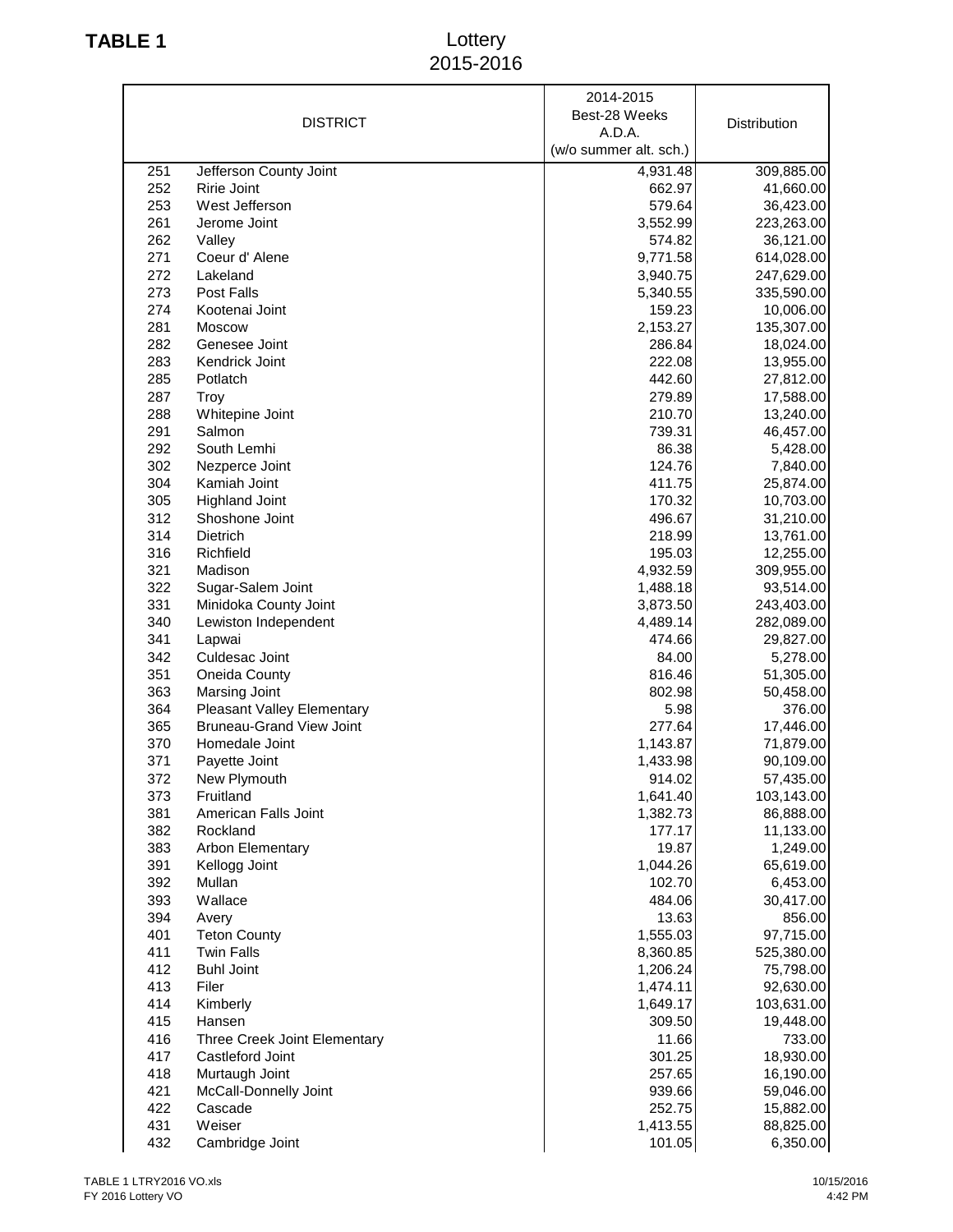## **TABLE 1** Lottery 2015-2016

|       | <b>DISTRICT</b>                                    | 2014-2015<br>Best-28 Weeks<br>A.D.A.<br>(w/o summer alt. sch.) | Distribution    |
|-------|----------------------------------------------------|----------------------------------------------------------------|-----------------|
| 433   | Midvale                                            | 119.94                                                         | 7,537.00        |
| 001.1 | Anser Charter School                               | 347.86                                                         | 21,859.00       |
| 002.1 | Meridian Technical Charter High School             | 192.49                                                         | 12,096.00       |
| 002.3 | Meridian Medical Arts Charter School               | 180.30                                                         | 11,330.00       |
| 131.1 | Idaho Arts Charter School                          | 749.80                                                         | 47,116.00       |
| 139.1 | Thomas Jefferson Charter School                    | 387.63                                                         | 24,358.00       |
| 201.1 | Southeast Idaho Professional Technical Charter     | 194.31                                                         | 12,210.00       |
| 221.1 | Payette River Technical Academy                    | 195.00                                                         | 12,253.00       |
| 281.1 | <b>Moscow Charter School</b>                       | 171.68                                                         | 10,788.00       |
| 331.1 | <b>ARTEC Charter School</b>                        | 197.08                                                         | 12,384.00       |
| 451   | Victory Charter School                             | 397.90                                                         | 25,003.00       |
| 452   | Idaho Virtual Academy                              | 2,302.83                                                       | 144,706.00      |
| 453   | Richard McKenna Charter High School                | 259.48                                                         | 16,305.00       |
| 454   | Rolling Hills Charter School                       | 240.31                                                         | 15,101.00       |
| 455   | <b>Compass Charter School</b>                      | 639.75                                                         | 40,201.00       |
| 456   | Falcon Ridge Charter School                        | 264.39                                                         | 16,614.00       |
| 457   | Inspire Charter School                             | 871.64                                                         | 54,772.00       |
| 458   | <b>Liberty Charter School</b>                      | 411.98                                                         | 25,888.00       |
| 460   | The Academy Charter                                | 269.14                                                         | 16,912.00       |
| 461   | Taylor's Crossing Charter School                   | 399.51                                                         | 25,104.00       |
| 462   | Xavier Charter School                              | 651.53                                                         |                 |
|       | <b>Vision Charter School</b>                       |                                                                | 40,941.00       |
| 463   |                                                    | 650.96                                                         | 40,905.00       |
| 464   | White Pine Charter School                          | 436.41                                                         | 27,423.00       |
| 465   | North Valley Academy Charter School                | 249.50                                                         | 15,678.00       |
| 466   | iSucceed Virtual High School                       | 228.79                                                         | 14,377.00       |
| 468   | Idaho Science & Technology Charter School          | 292.72                                                         | 18,394.00       |
| 469   | Idaho Connects Online School                       | 240.80                                                         | 15,131.00       |
| 470   | Kootenai Bridge Academy Charter School             | 193.17                                                         | 12,138.00       |
| 472   | Palouse Prairie Charter School                     | 157.68                                                         | 9,908.00        |
| 473   | Village Charter School                             | 293.99                                                         | 18,474.00       |
| 474   | Monticello Montessori School                       | 206.22                                                         | 12,958.00       |
| 475   | Sage International School of Boise                 | 806.84                                                         | 50,700.00       |
| 476   | Another Choice Virtual Charter School              | 362.03                                                         | 22,749.00       |
| 477   | <b>Blackfoot Charter Community Learning Center</b> | 332.86                                                         | 20,916.00       |
| 478   | Legacy Charter School                              | 290.56                                                         | 18,258.00       |
| 479   | Heritage Academy                                   | 166.63                                                         | 10,471.00       |
| 480   | N. Idaho STEM Charter Academy                      | 375.21                                                         | 23,577.00       |
| 481   | Heritage Community Charter School                  | 470.48                                                         | 29,564.00       |
| 482   | American Heritage Charter School                   | 235.93                                                         | 14,825.00       |
| 483   | Chief Tahgee Elementary Academy                    | 88.19                                                          | 5,542.00        |
| 485   | Bingham Academy Charter School                     | 59.17                                                          | 3,718.00        |
| 486   | Upper Carmen Charter School                        | 83.79                                                          | 5,265.00        |
| 487   | Forrest M. Bird Charter School                     | 303.45                                                         | 19,068.00       |
| 488   | Syringa Mountain Charter School                    | 122.52                                                         | 7,699.00        |
| 489   | Idaho College & Career Readiness Academy           | 50.21                                                          | 3,155.00        |
| 490   | Idaho Distance Education Academy                   | 691.57                                                         | 43,457.00       |
| 491   | Coeur d' Alene Charter Academy                     | 672.63                                                         | 42,267.00       |
| 493   | North Star Charter School                          | 944.67                                                         | 59,361.00       |
| 494   | Pocatello Community Charter School                 | 332.83                                                         | 20,914.00       |
| 555   | COSSA Academy                                      | 106.46                                                         | 6,690.00        |
| 596   | <b>IESDB</b>                                       | 80.65                                                          | 5,068.00        |
|       | <b>TOTAL</b>                                       | 274,514.85                                                     | \$17,250,000.00 |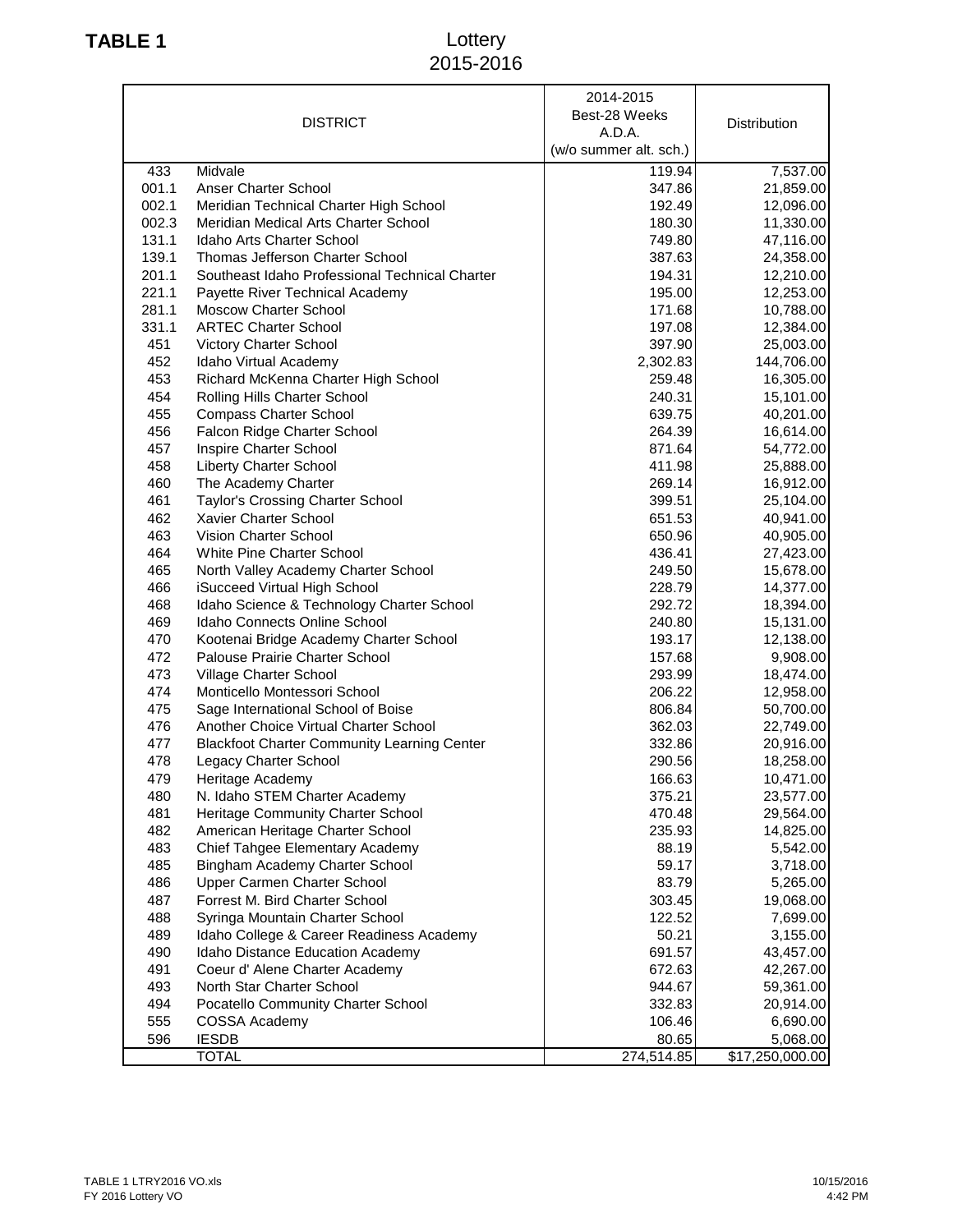|     |                                  | (a)             | (b)                 | (c)          | (d)                  | (e)                | (f)                | (g)                | (h)                | (i)              | (i)                      |
|-----|----------------------------------|-----------------|---------------------|--------------|----------------------|--------------------|--------------------|--------------------|--------------------|------------------|--------------------------|
|     |                                  | FY 2016         | Replacement         | FY 2016      | <b>State</b>         | Replacement        | Lottery            | Additional         | <b>Total State</b> | Local Funds      | FY 2016 School           |
|     |                                  | <b>Building</b> | Value of            | <b>BLESP</b> | Match                | Value of           | Funds <sup>1</sup> | <b>State Funds</b> | <b>Funds</b>       | required to be   | <b>Building</b>          |
|     |                                  | Square          | <b>Buildings</b>    | Value        |                      | <b>Buildings</b>   |                    | to be              | Distributed        | expended or      | Maintenance              |
|     |                                  | Footage         | @ \$81.45/Sq Ft     | Index        |                      | multiplied by      |                    | <b>Distributed</b> | $(Lottery +$       | designated for   | Requirement <sup>1</sup> |
|     | SCHOOL DISTRICT / CHARTER SCHOOL | (Student        |                     |              |                      | <b>State Match</b> |                    |                    | Additional         | School           |                          |
|     |                                  | Occupied)       |                     |              |                      |                    |                    |                    | State Funds.       | <b>Building</b>  |                          |
|     |                                  |                 |                     |              |                      |                    |                    | if (e) $>$ (f),    | if any)            | Maintenance      |                          |
|     |                                  |                 |                     |              |                      |                    |                    | $(e) - (f),$       |                    | in FY 2016       | (b) $x 2%$               |
|     |                                  |                 | $(a) \times $81.45$ |              | $1/(c) \times 0.5\%$ | $(b) \times (d)$   |                    | otherwise 0        | $(f) + (g)$        | (b) $x 2% - (h)$ |                          |
| 001 | Boise Independent                | 3,658,792       | \$298,008,608       | 1.3296       | 0.38%                | \$1,120,671        | \$1,531,194        | \$0                | \$1,531,194        | \$4,428,978      | \$5,960,172              |
| 002 | Meridian Joint                   | 4,472,916       | 364,319,008         | 1.0515       | 0.48%                | 1,732,392          | 2,193,577          | 0                  | 2,193,577          | 5,092,803        | 7,286,380                |
| 003 | Kuna Joint                       | 707,875         | 57,656,419          | 0.8563       | 0.58%                | 336,652            | 307,819            | 28,833             | 336,652            | 816,476          | 1,153,128                |
| 011 | <b>Meadows Valley</b>            | 46,038          | 3,749,795           | 1.2637       | 0.40%                | 14,836             | 8,951              | 5,885              | 14,836             | 60,160           | 74,996                   |
| 013 | Council                          | 57,320          | 4,668,714           | 0.8701       | 0.57%                | 26,830             | 13,836             | 12,994             | 26,830             | 66,544           | 93,374                   |
| 021 | Marsh Valley Joint               | 301,972         | 24,595,619          | 0.9934       | 0.50%                | 123,792            | 76,008             | 47,784             | 123,792            | 368,120          | 491,912                  |
| 025 | Pocatello                        | 1,518,155       | 123,653,725         | 0.8121       | 0.62%                | 761,358            | 734,677            | 26,681             | 761,358            | 1,711,717        | 2,473,075                |
| 033 | <b>Bear Lake County</b>          | 270,176         | 22,005,835          | 1.2468       | 0.40%                | 88,249             | 66,153             | 22,096             | 88,249             | 351,868          | 440,117                  |
| 041 | St. Maries Joint                 | 154,778         | 12,606,668          | 0.8946       | 0.56%                | 70,457             | 54,557             | 15,900             | 70,457             | 181,676          | 252,133                  |
| 044 | Plummer / Worley Joint           | 121,517         | 9,897,560           | 1.7376       | 0.29%                | 28,480             | 20,319             | 8,161              | 28,480             | 169,471          | 197,951                  |
| 052 | <b>Snake River</b>               | 334,353         | 27,233,052          | 0.7264       | 0.69%                | 187,453            | 102,025            | 85,428             | 187,453            | 357,208          | 544,661                  |
| 055 | Blackfoot                        | 741,101         | 60,362,676          | 0.7168       | 0.70%                | 421,041            | 239,099            | 181,942            | 421,041            | 786,213          | 1,207,254                |
| 058 | Aberdeen                         | 205,450         | 16,733,903          | 0.8084       | 0.62%                | 103,498            | 44,789             | 58,709             | 103,498            | 231,180          | 334,678                  |
| 059 | Firth                            | 166,919         | 13,595,553          | 0.7569       | 0.66%                | 89,813             | 45,978             | 43,835             | 89,813             | 182,098          | 271,911                  |
| 060 | Shelley Joint                    | 361,597         | 29,452,076          | 0.7538       | 0.66%                | 195,361            | 131,709            | 63,652             | 195,361            | 393,681          | 589,042                  |
| 061 | <b>Blaine County</b>             | 841,602         | 68,548,483          | 3.9255       | 0.13%                | 87,311             | 190,019            | $\pmb{0}$          | 190,019            | 1,180,951        | 1,370,970                |
| 071 | Garden Valley                    | 67,807          | 5,522,880           | 1.8117       | 0.28%                | 15,242             | 12,480             | 2,762              | 15,242             | 95,216           | 110,458                  |
| 072 | <b>Basin</b>                     | 75,397          | 6,141,086           | 1.1513       | 0.43%                | 26,669             | 21,275             | 5,394              | 26,669             | 96,153           | 122,822                  |
| 073 | Horseshoe Bend                   | 79,186          | 6,449,700           | 0.7991       | 0.63%                | 40,358             | 14,908             | 25,450             | 40,358             | 88,636           | 128,994                  |
| 083 | West Bonner County               | 232,640         | 18,948,528          | 1.8617       | 0.27%                | 50,889             | 67,190             | 0                  | 67,190             | 311,781          | 378,971                  |
| 084 | Lake Pend Oreille                | 505,849         | 41,201,401          | 1.7794       | 0.28%                | 115,775            | 209,412            | 0                  | 209,412            | 614,616          | 824,028                  |
| 091 | <b>Idaho Falls</b>               | 1,295,491       | 105,517,742         | 0.9010       | 0.55%                | 585,528            | 608,852            | 0                  | 608,852            | 1,501,503        | 2,110,355                |
| 092 | Swan Valley Elementary           | 23,725          | 1,932,401           | 3.5008       | 0.14%                | 2,760              | 2,652              | 108                | 2,760              | 35,888           | 38,648                   |
| 093 | <b>Bonneville Joint</b>          | 1,532,796       | 124,846,234         | 0.7939       | 0.63%                | 786,251            | 704,949            | 81,302             | 786,251            | 1,710,674        | 2,496,925                |
| 101 | <b>Boundary County</b>           | 260,471         | 21,215,363          | 1.0841       | 0.46%                | 97,846             | 80,484             | 17,362             | 97,846             | 326,461          | 424,307                  |
| 111 | <b>Butte County</b>              | 91,250          | 7,432,313           | 0.8409       | 0.59%                | 44,193             | 25,179             | 19,014             | 44,193             | 104,453          | 148,646                  |
| 121 | <b>Camas County</b>              | 61,302          | 4,993,048           | 1.1326       | 0.44%                | 22,043             | 9,071              | 12,972             | 22,043             | 77,818           | 99,861                   |
| 131 | Nampa                            | 2,269,825       | 184,877,246         | 0.6886       | 0.73%                | 1,342,334          | 870,710            | 471,624            | 1,342,334          | 2,355,211        | 3,697,545                |
| 132 | Caldwell                         | 878,716         | 71,571,418          | 0.6545       | 0.76%                | 546,804            | 366,756            | 180,048            | 546,804            | 884,624          | 1,431,428                |
| 133 | Wilder                           | 103,890         | 8,461,841           | 0.7921       | 0.63%                | 53,417             | 26,237             | 27,180             | 53,417             | 115,820          | 169,237                  |
| 134 | Middleton                        | 603,748         | 49,175,275          | 0.6256       | 0.80%                | 393,025            | 225,157            | 167,868            | 393,025            | 590,481          | 983,506                  |
| 135 | <b>Notus</b>                     | 67,460          | 5,494,617           | 0.5857       | 0.85%                | 46,910             | 23,213             | 23,697             | 46,910             | 62,982           | 109,892                  |
| 136 | Melba Joint                      | 116,459         | 9,485,586           | 0.6553       | 0.76%                | 72,373             | 48,365             | 24,008             | 72,373             | 117,339          | 189,712                  |
| 137 | Parma                            | 225,824         | 18,393,365          | 0.6625       | 0.75%                | 138,820            | 62,652             | 76,168             | 138,820            | 229,047          | 367,867                  |
| 139 | Vallivue                         | 1,009,012       | 82,184,027          | 0.6607       | 0.76%                | 621,989            | 466,762            | 155,227            | 621,989            | 1,021,692        | 1,643,681                |
| 148 | Grace Joint                      | 127,778         | 10,407,518          | 0.8201       | 0.61%                | 63,454             | 28,150             | 35,304             | 63,454             | 144,696          | 208,150                  |
| 149 | North Gem                        | 54,400          | 4,430,880           | 0.9511       | 0.53%                | 23,294             | 11,354             | 11,940             | 23,294             | 65,324           | 88,618                   |
| 150 | Soda Springs Joint               | 152,100         | 12,388,545          | 1.3208       | 0.38%                | 46,898             | 47,534             | $\Omega$           | 47,534             | 200,237          | 247,771                  |
| 151 | Cassia County Joint              | 824,426         | 67,149,498          | 0.7994       | 0.63%                | 420,020            | 317,370            | 102,650            | 420,020            | 922,970          | 1,342,990                |
|     |                                  |                 |                     |              |                      |                    |                    |                    |                    |                  |                          |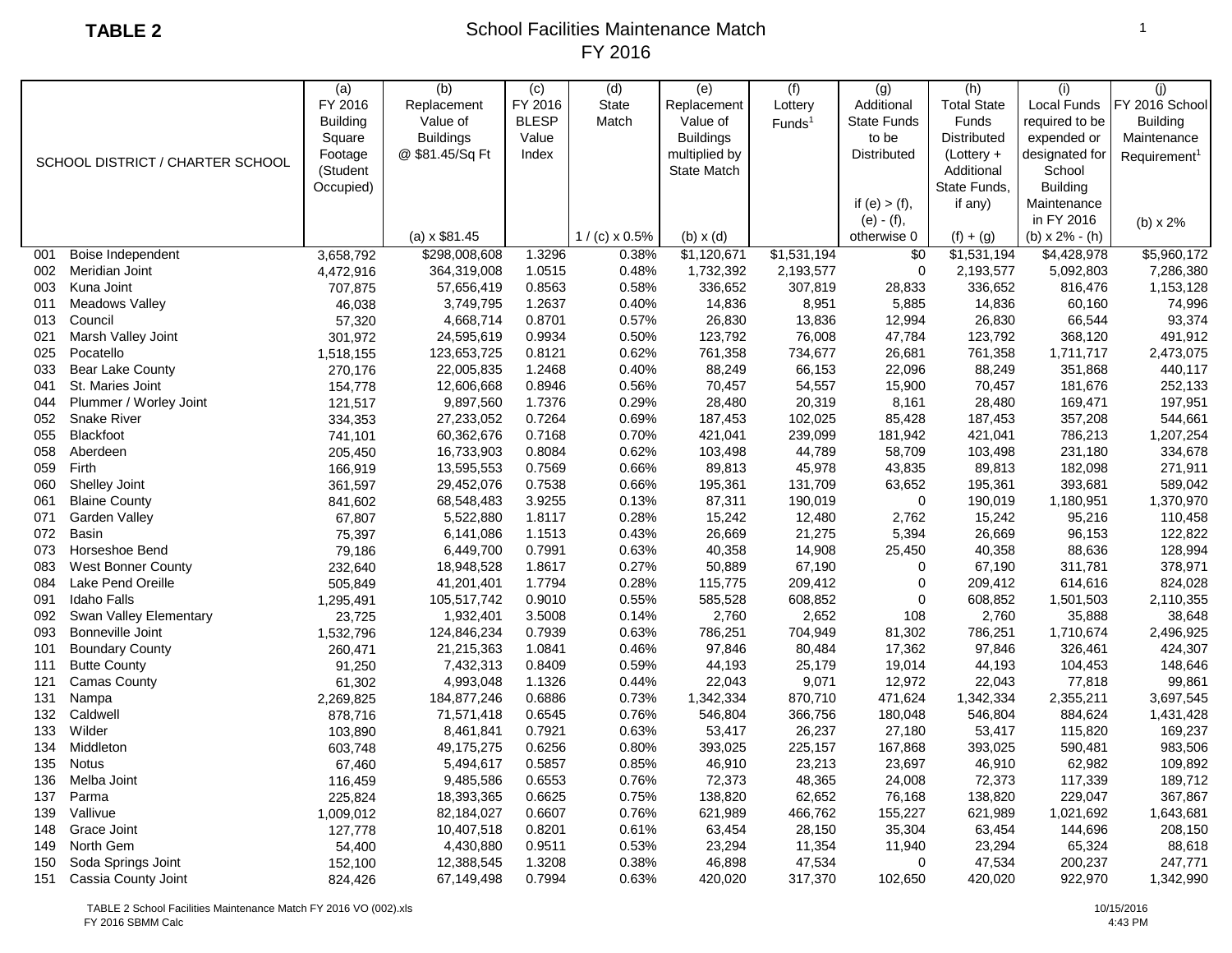| FY 2016<br>FY 2016<br><b>State</b><br>Replacement<br>Additional<br><b>Total State</b><br>Local Funds<br>FY 2016 School<br>Replacement<br>Lottery<br><b>BLESP</b><br><b>Building</b><br>Value of<br>Match<br>Value of<br><b>State Funds</b><br>Funds<br><b>Building</b><br>required to be<br>Funds <sup>1</sup><br><b>Buildings</b><br>Value<br><b>Buildings</b><br><b>Distributed</b><br>Square<br>to be<br>expended or<br>Maintenance<br>multiplied by<br>Distributed<br>Footage<br>@ \$81.45/Sq Ft<br>Index<br>$(Lottery +$<br>designated for<br>Requirement <sup>1</sup><br>SCHOOL DISTRICT / CHARTER SCHOOL<br>(Student<br>Additional<br>School<br><b>State Match</b><br>State Funds,<br><b>Building</b><br>Occupied)<br>if any)<br>Maintenance<br>if $(e) > (f)$ ,<br>in FY 2016<br>$(e) - (f),$<br>(b) x 2%<br>$(a) \times $81.45$<br>(b) $x 2% - (h)$<br>$1/(c) \times 0.5\%$<br>$(b) \times (d)$<br>$(f) + (g)$<br>otherwise 0<br>74,870<br>0.45%<br>94,744<br>121,963<br><b>Clark County Joint</b><br>6,098,162<br>1.1202<br>27,219<br>18,561<br>27,219<br>8,658<br>161<br>194,980<br>0.7578<br>0.66%<br>104,791<br>69,319<br>35,472<br>104,791<br>212,831<br>317,622<br>Orofino Joint<br>15,881,121<br>171<br>1.8830<br>199,214<br>181<br>Challis Joint<br>122,292<br>9,960,683<br>0.27%<br>26,449<br>23,726<br>2,723<br>26,449<br>172,765<br>1.0139<br>24,548<br>75,010<br>99,558<br>182<br>Mackay Joint<br>61,116<br>4,977,898<br>0.49%<br>24,548<br>10,087<br>14,461<br>2,444<br>191<br><b>Prairie Elementary</b><br>1,500<br>122,175<br>1.0159<br>0.49%<br>601<br>412<br>189<br>601<br>1,843<br>1.0326<br>192<br>Glenns Ferry Joint<br>115,422<br>9,401,122<br>0.48%<br>45,520<br>25,529<br>19,991<br>45,520<br>142,502<br>188,022<br>516,129<br>42,038,707<br>0.8223<br>585,162<br>840,774<br>193<br><b>Mountain Home</b><br>0.61%<br>255,612<br>224,986<br>30,626<br>255,612<br>346,285<br>0.7972<br>176,903<br>201<br>Preston Joint<br>28,204,913<br>0.63%<br>176,903<br>144,880<br>32,023<br>387,195<br>564,098<br>12,478,303<br>0.7951<br>249,566<br>202<br>West Side Joint<br>153,202<br>0.63%<br>78,470<br>36,117<br>42,353<br>78,470<br>171,096<br>1.2999<br><b>Fremont County Joint</b><br>459,543<br>37,429,777<br>0.38%<br>143,966<br>131,222<br>12,744<br>143,966<br>604,630<br>748,596<br>215<br>0.7758<br>221<br>Emmett Independent<br>30,582,683<br>0.64%<br>197,092<br>138,028<br>59,064<br>197,092<br>414,562<br>611,654<br>375,478<br>0.9938<br>231<br>Gooding Joint<br>14,891,504<br>0.50%<br>74,920<br>75,218<br>$\mathbf 0$<br>75,218<br>222,612<br>297,830<br>182,830<br>0.8765<br>82,712<br>68,277<br>82,712<br>289,975<br>232<br>Wendell<br>178,008<br>14,498,752<br>0.57%<br>14,435<br>207,263<br>98,707<br>1.0217<br>39,345<br>39,345<br>233<br>8,039,685<br>0.49%<br>20,431<br>18,914<br>121,449<br>160,794<br>Hagerman Joint<br>234<br><b>Bliss Joint</b><br>3,697,993<br>0.9461<br>0.53%<br>19,543<br>7,852<br>19,543<br>54,417<br>73,960<br>45,402<br>11,691<br>60,719<br>242<br>Cottonwood Joint<br>8,909,897<br>0.7337<br>60,719<br>23,224<br>117,479<br>178,198<br>109,391<br>0.68%<br>37,495<br>Salmon River Joint<br>4,255,518<br>0.9935<br>0.50%<br>21,417<br>6,340<br>15,077<br>21,417<br>63,693<br>85,110<br>243<br>52,247<br><b>Mountain View</b><br>25,958,522<br>1.1014<br>117,845<br>117,845<br>401,325<br>519,170<br>244<br>318,705<br>0.45%<br>68,695<br>49,150<br>Jefferson County Joint<br>775,513<br>63,165,534<br>0.7256<br>435,287<br>125,402<br>435,287<br>828,024<br>1,263,311<br>251<br>0.69%<br>309,885<br>Ririe Joint<br>157,637<br>12,839,534<br>0.7112<br>90,266<br>41,660<br>48,606<br>90,266<br>166,525<br>256,791<br>252<br>0.70%<br>253<br>West Jefferson<br>173,752<br>14, 152, 100<br>0.7745<br>91,367<br>283,042<br>0.65%<br>91,367<br>36,423<br>54,944<br>191,675<br>0.8739<br>240,513<br>240,513<br>840,714<br>261<br>Jerome Joint<br>516,092<br>42,035,693<br>0.57%<br>223,263<br>17,250<br>600,201<br>2,930<br>262<br>Valley<br>84,197<br>6,857,846<br>0.8781<br>0.57%<br>39,051<br>36,121<br>39,051<br>98,106<br>137,157<br>271<br>Coeur d' Alene<br>98,660,874<br>1.3036<br>0.38%<br>378,421<br>614,028<br>0<br>614,028<br>1,359,189<br>1,973,217<br>1,211,306<br>272<br>601,921<br>49,026,465<br>1.0841<br>247,629<br>$\pmb{0}$<br>247,629<br>732,900<br>980,529<br>Lakeland<br>0.46%<br>226,124<br>0.9517<br>$\pmb{0}$<br>273<br><b>Post Falls</b><br>663,059<br>54,006,156<br>0.53%<br>283,726<br>335,590<br>335,590<br>744,533<br>1,080,123<br>81,269<br>2.7652<br>11,969<br>274<br>Kootenai Joint<br>6,619,360<br>0.18%<br>11,969<br>10,006<br>1,963<br>120,418<br>132,387<br>1.2596<br>589,040<br>281<br>Moscow<br>361,596<br>29,451,994<br>0.40%<br>116,911<br>135,307<br>$\mathbf 0$<br>135,307<br>453,733<br>5,987,715<br>28,620<br>119,754<br>282<br>Genesee Joint<br>1.0461<br>0.48%<br>28,620<br>18,024<br>10,596<br>91,134<br>73,514<br>129,929<br>283<br>6,496,452<br>0.9725<br>0.51%<br>33,401<br>13,955<br>33,401<br>96,528<br>Kendrick Joint<br>79,760<br>19,446<br>39,900<br>160,657<br>285<br>Potlatch<br>8,032,843<br>1.0066<br>0.50%<br>39,900<br>27,812<br>12,088<br>120,757<br>98,623<br>Troy<br>77,560<br>6,317,262<br>0.9214<br>0.54%<br>34,282<br>17,588<br>34,282<br>92,063<br>126,345<br>287<br>16,694<br>66,500<br>5,416,425<br>1.1497<br>0.43%<br>23,555<br>13,240<br>23,555<br>84,774<br>108,329<br>288<br>Whitepine<br>10,315<br>Salmon<br>148,679<br>195,136<br>291<br>119,789<br>9,756,814<br>1.1120<br>0.45%<br>43,869<br>46,457<br>$\Omega$<br>46,457<br>South Lemhi<br>2,720,430<br>17,878<br>5,428<br>17,878<br>36,531<br>54,409<br>292<br>33,400<br>0.7608<br>0.66%<br>12,450 |     |                | (a)    | (b)       | (c)    | (d)   | (e)    | (f)   | (g)    | (h)    | (i)    | (i)     |
|---------------------------------------------------------------------------------------------------------------------------------------------------------------------------------------------------------------------------------------------------------------------------------------------------------------------------------------------------------------------------------------------------------------------------------------------------------------------------------------------------------------------------------------------------------------------------------------------------------------------------------------------------------------------------------------------------------------------------------------------------------------------------------------------------------------------------------------------------------------------------------------------------------------------------------------------------------------------------------------------------------------------------------------------------------------------------------------------------------------------------------------------------------------------------------------------------------------------------------------------------------------------------------------------------------------------------------------------------------------------------------------------------------------------------------------------------------------------------------------------------------------------------------------------------------------------------------------------------------------------------------------------------------------------------------------------------------------------------------------------------------------------------------------------------------------------------------------------------------------------------------------------------------------------------------------------------------------------------------------------------------------------------------------------------------------------------------------------------------------------------------------------------------------------------------------------------------------------------------------------------------------------------------------------------------------------------------------------------------------------------------------------------------------------------------------------------------------------------------------------------------------------------------------------------------------------------------------------------------------------------------------------------------------------------------------------------------------------------------------------------------------------------------------------------------------------------------------------------------------------------------------------------------------------------------------------------------------------------------------------------------------------------------------------------------------------------------------------------------------------------------------------------------------------------------------------------------------------------------------------------------------------------------------------------------------------------------------------------------------------------------------------------------------------------------------------------------------------------------------------------------------------------------------------------------------------------------------------------------------------------------------------------------------------------------------------------------------------------------------------------------------------------------------------------------------------------------------------------------------------------------------------------------------------------------------------------------------------------------------------------------------------------------------------------------------------------------------------------------------------------------------------------------------------------------------------------------------------------------------------------------------------------------------------------------------------------------------------------------------------------------------------------------------------------------------------------------------------------------------------------------------------------------------------------------------------------------------------------------------------------------------------------------------------------------------------------------------------------------------------------------------------------------------------------------------------------------------------------------------------------------------------------------------------------------------------------------------------------------------------------------------------------------------------------------------------------------------------------------------------------------------------------------------------------------------------------------------------------------------------------------------------------------------------------------------------------------------------------------------------------------------------------------------------------------------------------------------------------------------------------------------------------------------------------------------------------------------------------------------------------------------------------------------------------------------------------------|-----|----------------|--------|-----------|--------|-------|--------|-------|--------|--------|--------|---------|
|                                                                                                                                                                                                                                                                                                                                                                                                                                                                                                                                                                                                                                                                                                                                                                                                                                                                                                                                                                                                                                                                                                                                                                                                                                                                                                                                                                                                                                                                                                                                                                                                                                                                                                                                                                                                                                                                                                                                                                                                                                                                                                                                                                                                                                                                                                                                                                                                                                                                                                                                                                                                                                                                                                                                                                                                                                                                                                                                                                                                                                                                                                                                                                                                                                                                                                                                                                                                                                                                                                                                                                                                                                                                                                                                                                                                                                                                                                                                                                                                                                                                                                                                                                                                                                                                                                                                                                                                                                                                                                                                                                                                                                                                                                                                                                                                                                                                                                                                                                                                                                                                                                                                                                                                                                                                                                                                                                                                                                                                                                                                                                                                                                                                                                         |     |                |        |           |        |       |        |       |        |        |        |         |
|                                                                                                                                                                                                                                                                                                                                                                                                                                                                                                                                                                                                                                                                                                                                                                                                                                                                                                                                                                                                                                                                                                                                                                                                                                                                                                                                                                                                                                                                                                                                                                                                                                                                                                                                                                                                                                                                                                                                                                                                                                                                                                                                                                                                                                                                                                                                                                                                                                                                                                                                                                                                                                                                                                                                                                                                                                                                                                                                                                                                                                                                                                                                                                                                                                                                                                                                                                                                                                                                                                                                                                                                                                                                                                                                                                                                                                                                                                                                                                                                                                                                                                                                                                                                                                                                                                                                                                                                                                                                                                                                                                                                                                                                                                                                                                                                                                                                                                                                                                                                                                                                                                                                                                                                                                                                                                                                                                                                                                                                                                                                                                                                                                                                                                         |     |                |        |           |        |       |        |       |        |        |        |         |
|                                                                                                                                                                                                                                                                                                                                                                                                                                                                                                                                                                                                                                                                                                                                                                                                                                                                                                                                                                                                                                                                                                                                                                                                                                                                                                                                                                                                                                                                                                                                                                                                                                                                                                                                                                                                                                                                                                                                                                                                                                                                                                                                                                                                                                                                                                                                                                                                                                                                                                                                                                                                                                                                                                                                                                                                                                                                                                                                                                                                                                                                                                                                                                                                                                                                                                                                                                                                                                                                                                                                                                                                                                                                                                                                                                                                                                                                                                                                                                                                                                                                                                                                                                                                                                                                                                                                                                                                                                                                                                                                                                                                                                                                                                                                                                                                                                                                                                                                                                                                                                                                                                                                                                                                                                                                                                                                                                                                                                                                                                                                                                                                                                                                                                         |     |                |        |           |        |       |        |       |        |        |        |         |
|                                                                                                                                                                                                                                                                                                                                                                                                                                                                                                                                                                                                                                                                                                                                                                                                                                                                                                                                                                                                                                                                                                                                                                                                                                                                                                                                                                                                                                                                                                                                                                                                                                                                                                                                                                                                                                                                                                                                                                                                                                                                                                                                                                                                                                                                                                                                                                                                                                                                                                                                                                                                                                                                                                                                                                                                                                                                                                                                                                                                                                                                                                                                                                                                                                                                                                                                                                                                                                                                                                                                                                                                                                                                                                                                                                                                                                                                                                                                                                                                                                                                                                                                                                                                                                                                                                                                                                                                                                                                                                                                                                                                                                                                                                                                                                                                                                                                                                                                                                                                                                                                                                                                                                                                                                                                                                                                                                                                                                                                                                                                                                                                                                                                                                         |     |                |        |           |        |       |        |       |        |        |        |         |
|                                                                                                                                                                                                                                                                                                                                                                                                                                                                                                                                                                                                                                                                                                                                                                                                                                                                                                                                                                                                                                                                                                                                                                                                                                                                                                                                                                                                                                                                                                                                                                                                                                                                                                                                                                                                                                                                                                                                                                                                                                                                                                                                                                                                                                                                                                                                                                                                                                                                                                                                                                                                                                                                                                                                                                                                                                                                                                                                                                                                                                                                                                                                                                                                                                                                                                                                                                                                                                                                                                                                                                                                                                                                                                                                                                                                                                                                                                                                                                                                                                                                                                                                                                                                                                                                                                                                                                                                                                                                                                                                                                                                                                                                                                                                                                                                                                                                                                                                                                                                                                                                                                                                                                                                                                                                                                                                                                                                                                                                                                                                                                                                                                                                                                         |     |                |        |           |        |       |        |       |        |        |        |         |
|                                                                                                                                                                                                                                                                                                                                                                                                                                                                                                                                                                                                                                                                                                                                                                                                                                                                                                                                                                                                                                                                                                                                                                                                                                                                                                                                                                                                                                                                                                                                                                                                                                                                                                                                                                                                                                                                                                                                                                                                                                                                                                                                                                                                                                                                                                                                                                                                                                                                                                                                                                                                                                                                                                                                                                                                                                                                                                                                                                                                                                                                                                                                                                                                                                                                                                                                                                                                                                                                                                                                                                                                                                                                                                                                                                                                                                                                                                                                                                                                                                                                                                                                                                                                                                                                                                                                                                                                                                                                                                                                                                                                                                                                                                                                                                                                                                                                                                                                                                                                                                                                                                                                                                                                                                                                                                                                                                                                                                                                                                                                                                                                                                                                                                         |     |                |        |           |        |       |        |       |        |        |        |         |
|                                                                                                                                                                                                                                                                                                                                                                                                                                                                                                                                                                                                                                                                                                                                                                                                                                                                                                                                                                                                                                                                                                                                                                                                                                                                                                                                                                                                                                                                                                                                                                                                                                                                                                                                                                                                                                                                                                                                                                                                                                                                                                                                                                                                                                                                                                                                                                                                                                                                                                                                                                                                                                                                                                                                                                                                                                                                                                                                                                                                                                                                                                                                                                                                                                                                                                                                                                                                                                                                                                                                                                                                                                                                                                                                                                                                                                                                                                                                                                                                                                                                                                                                                                                                                                                                                                                                                                                                                                                                                                                                                                                                                                                                                                                                                                                                                                                                                                                                                                                                                                                                                                                                                                                                                                                                                                                                                                                                                                                                                                                                                                                                                                                                                                         |     |                |        |           |        |       |        |       |        |        |        |         |
|                                                                                                                                                                                                                                                                                                                                                                                                                                                                                                                                                                                                                                                                                                                                                                                                                                                                                                                                                                                                                                                                                                                                                                                                                                                                                                                                                                                                                                                                                                                                                                                                                                                                                                                                                                                                                                                                                                                                                                                                                                                                                                                                                                                                                                                                                                                                                                                                                                                                                                                                                                                                                                                                                                                                                                                                                                                                                                                                                                                                                                                                                                                                                                                                                                                                                                                                                                                                                                                                                                                                                                                                                                                                                                                                                                                                                                                                                                                                                                                                                                                                                                                                                                                                                                                                                                                                                                                                                                                                                                                                                                                                                                                                                                                                                                                                                                                                                                                                                                                                                                                                                                                                                                                                                                                                                                                                                                                                                                                                                                                                                                                                                                                                                                         |     |                |        |           |        |       |        |       |        |        |        |         |
|                                                                                                                                                                                                                                                                                                                                                                                                                                                                                                                                                                                                                                                                                                                                                                                                                                                                                                                                                                                                                                                                                                                                                                                                                                                                                                                                                                                                                                                                                                                                                                                                                                                                                                                                                                                                                                                                                                                                                                                                                                                                                                                                                                                                                                                                                                                                                                                                                                                                                                                                                                                                                                                                                                                                                                                                                                                                                                                                                                                                                                                                                                                                                                                                                                                                                                                                                                                                                                                                                                                                                                                                                                                                                                                                                                                                                                                                                                                                                                                                                                                                                                                                                                                                                                                                                                                                                                                                                                                                                                                                                                                                                                                                                                                                                                                                                                                                                                                                                                                                                                                                                                                                                                                                                                                                                                                                                                                                                                                                                                                                                                                                                                                                                                         |     |                |        |           |        |       |        |       |        |        |        |         |
|                                                                                                                                                                                                                                                                                                                                                                                                                                                                                                                                                                                                                                                                                                                                                                                                                                                                                                                                                                                                                                                                                                                                                                                                                                                                                                                                                                                                                                                                                                                                                                                                                                                                                                                                                                                                                                                                                                                                                                                                                                                                                                                                                                                                                                                                                                                                                                                                                                                                                                                                                                                                                                                                                                                                                                                                                                                                                                                                                                                                                                                                                                                                                                                                                                                                                                                                                                                                                                                                                                                                                                                                                                                                                                                                                                                                                                                                                                                                                                                                                                                                                                                                                                                                                                                                                                                                                                                                                                                                                                                                                                                                                                                                                                                                                                                                                                                                                                                                                                                                                                                                                                                                                                                                                                                                                                                                                                                                                                                                                                                                                                                                                                                                                                         |     |                |        |           |        |       |        |       |        |        |        |         |
|                                                                                                                                                                                                                                                                                                                                                                                                                                                                                                                                                                                                                                                                                                                                                                                                                                                                                                                                                                                                                                                                                                                                                                                                                                                                                                                                                                                                                                                                                                                                                                                                                                                                                                                                                                                                                                                                                                                                                                                                                                                                                                                                                                                                                                                                                                                                                                                                                                                                                                                                                                                                                                                                                                                                                                                                                                                                                                                                                                                                                                                                                                                                                                                                                                                                                                                                                                                                                                                                                                                                                                                                                                                                                                                                                                                                                                                                                                                                                                                                                                                                                                                                                                                                                                                                                                                                                                                                                                                                                                                                                                                                                                                                                                                                                                                                                                                                                                                                                                                                                                                                                                                                                                                                                                                                                                                                                                                                                                                                                                                                                                                                                                                                                                         |     |                |        |           |        |       |        |       |        |        |        |         |
|                                                                                                                                                                                                                                                                                                                                                                                                                                                                                                                                                                                                                                                                                                                                                                                                                                                                                                                                                                                                                                                                                                                                                                                                                                                                                                                                                                                                                                                                                                                                                                                                                                                                                                                                                                                                                                                                                                                                                                                                                                                                                                                                                                                                                                                                                                                                                                                                                                                                                                                                                                                                                                                                                                                                                                                                                                                                                                                                                                                                                                                                                                                                                                                                                                                                                                                                                                                                                                                                                                                                                                                                                                                                                                                                                                                                                                                                                                                                                                                                                                                                                                                                                                                                                                                                                                                                                                                                                                                                                                                                                                                                                                                                                                                                                                                                                                                                                                                                                                                                                                                                                                                                                                                                                                                                                                                                                                                                                                                                                                                                                                                                                                                                                                         |     |                |        |           |        |       |        |       |        |        |        |         |
|                                                                                                                                                                                                                                                                                                                                                                                                                                                                                                                                                                                                                                                                                                                                                                                                                                                                                                                                                                                                                                                                                                                                                                                                                                                                                                                                                                                                                                                                                                                                                                                                                                                                                                                                                                                                                                                                                                                                                                                                                                                                                                                                                                                                                                                                                                                                                                                                                                                                                                                                                                                                                                                                                                                                                                                                                                                                                                                                                                                                                                                                                                                                                                                                                                                                                                                                                                                                                                                                                                                                                                                                                                                                                                                                                                                                                                                                                                                                                                                                                                                                                                                                                                                                                                                                                                                                                                                                                                                                                                                                                                                                                                                                                                                                                                                                                                                                                                                                                                                                                                                                                                                                                                                                                                                                                                                                                                                                                                                                                                                                                                                                                                                                                                         |     |                |        |           |        |       |        |       |        |        |        |         |
|                                                                                                                                                                                                                                                                                                                                                                                                                                                                                                                                                                                                                                                                                                                                                                                                                                                                                                                                                                                                                                                                                                                                                                                                                                                                                                                                                                                                                                                                                                                                                                                                                                                                                                                                                                                                                                                                                                                                                                                                                                                                                                                                                                                                                                                                                                                                                                                                                                                                                                                                                                                                                                                                                                                                                                                                                                                                                                                                                                                                                                                                                                                                                                                                                                                                                                                                                                                                                                                                                                                                                                                                                                                                                                                                                                                                                                                                                                                                                                                                                                                                                                                                                                                                                                                                                                                                                                                                                                                                                                                                                                                                                                                                                                                                                                                                                                                                                                                                                                                                                                                                                                                                                                                                                                                                                                                                                                                                                                                                                                                                                                                                                                                                                                         |     |                |        |           |        |       |        |       |        |        |        |         |
|                                                                                                                                                                                                                                                                                                                                                                                                                                                                                                                                                                                                                                                                                                                                                                                                                                                                                                                                                                                                                                                                                                                                                                                                                                                                                                                                                                                                                                                                                                                                                                                                                                                                                                                                                                                                                                                                                                                                                                                                                                                                                                                                                                                                                                                                                                                                                                                                                                                                                                                                                                                                                                                                                                                                                                                                                                                                                                                                                                                                                                                                                                                                                                                                                                                                                                                                                                                                                                                                                                                                                                                                                                                                                                                                                                                                                                                                                                                                                                                                                                                                                                                                                                                                                                                                                                                                                                                                                                                                                                                                                                                                                                                                                                                                                                                                                                                                                                                                                                                                                                                                                                                                                                                                                                                                                                                                                                                                                                                                                                                                                                                                                                                                                                         |     |                |        |           |        |       |        |       |        |        |        |         |
|                                                                                                                                                                                                                                                                                                                                                                                                                                                                                                                                                                                                                                                                                                                                                                                                                                                                                                                                                                                                                                                                                                                                                                                                                                                                                                                                                                                                                                                                                                                                                                                                                                                                                                                                                                                                                                                                                                                                                                                                                                                                                                                                                                                                                                                                                                                                                                                                                                                                                                                                                                                                                                                                                                                                                                                                                                                                                                                                                                                                                                                                                                                                                                                                                                                                                                                                                                                                                                                                                                                                                                                                                                                                                                                                                                                                                                                                                                                                                                                                                                                                                                                                                                                                                                                                                                                                                                                                                                                                                                                                                                                                                                                                                                                                                                                                                                                                                                                                                                                                                                                                                                                                                                                                                                                                                                                                                                                                                                                                                                                                                                                                                                                                                                         |     |                |        |           |        |       |        |       |        |        |        |         |
|                                                                                                                                                                                                                                                                                                                                                                                                                                                                                                                                                                                                                                                                                                                                                                                                                                                                                                                                                                                                                                                                                                                                                                                                                                                                                                                                                                                                                                                                                                                                                                                                                                                                                                                                                                                                                                                                                                                                                                                                                                                                                                                                                                                                                                                                                                                                                                                                                                                                                                                                                                                                                                                                                                                                                                                                                                                                                                                                                                                                                                                                                                                                                                                                                                                                                                                                                                                                                                                                                                                                                                                                                                                                                                                                                                                                                                                                                                                                                                                                                                                                                                                                                                                                                                                                                                                                                                                                                                                                                                                                                                                                                                                                                                                                                                                                                                                                                                                                                                                                                                                                                                                                                                                                                                                                                                                                                                                                                                                                                                                                                                                                                                                                                                         |     |                |        |           |        |       |        |       |        |        |        |         |
|                                                                                                                                                                                                                                                                                                                                                                                                                                                                                                                                                                                                                                                                                                                                                                                                                                                                                                                                                                                                                                                                                                                                                                                                                                                                                                                                                                                                                                                                                                                                                                                                                                                                                                                                                                                                                                                                                                                                                                                                                                                                                                                                                                                                                                                                                                                                                                                                                                                                                                                                                                                                                                                                                                                                                                                                                                                                                                                                                                                                                                                                                                                                                                                                                                                                                                                                                                                                                                                                                                                                                                                                                                                                                                                                                                                                                                                                                                                                                                                                                                                                                                                                                                                                                                                                                                                                                                                                                                                                                                                                                                                                                                                                                                                                                                                                                                                                                                                                                                                                                                                                                                                                                                                                                                                                                                                                                                                                                                                                                                                                                                                                                                                                                                         |     |                |        |           |        |       |        |       |        |        |        |         |
|                                                                                                                                                                                                                                                                                                                                                                                                                                                                                                                                                                                                                                                                                                                                                                                                                                                                                                                                                                                                                                                                                                                                                                                                                                                                                                                                                                                                                                                                                                                                                                                                                                                                                                                                                                                                                                                                                                                                                                                                                                                                                                                                                                                                                                                                                                                                                                                                                                                                                                                                                                                                                                                                                                                                                                                                                                                                                                                                                                                                                                                                                                                                                                                                                                                                                                                                                                                                                                                                                                                                                                                                                                                                                                                                                                                                                                                                                                                                                                                                                                                                                                                                                                                                                                                                                                                                                                                                                                                                                                                                                                                                                                                                                                                                                                                                                                                                                                                                                                                                                                                                                                                                                                                                                                                                                                                                                                                                                                                                                                                                                                                                                                                                                                         |     |                |        |           |        |       |        |       |        |        |        |         |
|                                                                                                                                                                                                                                                                                                                                                                                                                                                                                                                                                                                                                                                                                                                                                                                                                                                                                                                                                                                                                                                                                                                                                                                                                                                                                                                                                                                                                                                                                                                                                                                                                                                                                                                                                                                                                                                                                                                                                                                                                                                                                                                                                                                                                                                                                                                                                                                                                                                                                                                                                                                                                                                                                                                                                                                                                                                                                                                                                                                                                                                                                                                                                                                                                                                                                                                                                                                                                                                                                                                                                                                                                                                                                                                                                                                                                                                                                                                                                                                                                                                                                                                                                                                                                                                                                                                                                                                                                                                                                                                                                                                                                                                                                                                                                                                                                                                                                                                                                                                                                                                                                                                                                                                                                                                                                                                                                                                                                                                                                                                                                                                                                                                                                                         |     |                |        |           |        |       |        |       |        |        |        |         |
|                                                                                                                                                                                                                                                                                                                                                                                                                                                                                                                                                                                                                                                                                                                                                                                                                                                                                                                                                                                                                                                                                                                                                                                                                                                                                                                                                                                                                                                                                                                                                                                                                                                                                                                                                                                                                                                                                                                                                                                                                                                                                                                                                                                                                                                                                                                                                                                                                                                                                                                                                                                                                                                                                                                                                                                                                                                                                                                                                                                                                                                                                                                                                                                                                                                                                                                                                                                                                                                                                                                                                                                                                                                                                                                                                                                                                                                                                                                                                                                                                                                                                                                                                                                                                                                                                                                                                                                                                                                                                                                                                                                                                                                                                                                                                                                                                                                                                                                                                                                                                                                                                                                                                                                                                                                                                                                                                                                                                                                                                                                                                                                                                                                                                                         |     |                |        |           |        |       |        |       |        |        |        |         |
|                                                                                                                                                                                                                                                                                                                                                                                                                                                                                                                                                                                                                                                                                                                                                                                                                                                                                                                                                                                                                                                                                                                                                                                                                                                                                                                                                                                                                                                                                                                                                                                                                                                                                                                                                                                                                                                                                                                                                                                                                                                                                                                                                                                                                                                                                                                                                                                                                                                                                                                                                                                                                                                                                                                                                                                                                                                                                                                                                                                                                                                                                                                                                                                                                                                                                                                                                                                                                                                                                                                                                                                                                                                                                                                                                                                                                                                                                                                                                                                                                                                                                                                                                                                                                                                                                                                                                                                                                                                                                                                                                                                                                                                                                                                                                                                                                                                                                                                                                                                                                                                                                                                                                                                                                                                                                                                                                                                                                                                                                                                                                                                                                                                                                                         |     |                |        |           |        |       |        |       |        |        |        |         |
|                                                                                                                                                                                                                                                                                                                                                                                                                                                                                                                                                                                                                                                                                                                                                                                                                                                                                                                                                                                                                                                                                                                                                                                                                                                                                                                                                                                                                                                                                                                                                                                                                                                                                                                                                                                                                                                                                                                                                                                                                                                                                                                                                                                                                                                                                                                                                                                                                                                                                                                                                                                                                                                                                                                                                                                                                                                                                                                                                                                                                                                                                                                                                                                                                                                                                                                                                                                                                                                                                                                                                                                                                                                                                                                                                                                                                                                                                                                                                                                                                                                                                                                                                                                                                                                                                                                                                                                                                                                                                                                                                                                                                                                                                                                                                                                                                                                                                                                                                                                                                                                                                                                                                                                                                                                                                                                                                                                                                                                                                                                                                                                                                                                                                                         |     |                |        |           |        |       |        |       |        |        |        |         |
|                                                                                                                                                                                                                                                                                                                                                                                                                                                                                                                                                                                                                                                                                                                                                                                                                                                                                                                                                                                                                                                                                                                                                                                                                                                                                                                                                                                                                                                                                                                                                                                                                                                                                                                                                                                                                                                                                                                                                                                                                                                                                                                                                                                                                                                                                                                                                                                                                                                                                                                                                                                                                                                                                                                                                                                                                                                                                                                                                                                                                                                                                                                                                                                                                                                                                                                                                                                                                                                                                                                                                                                                                                                                                                                                                                                                                                                                                                                                                                                                                                                                                                                                                                                                                                                                                                                                                                                                                                                                                                                                                                                                                                                                                                                                                                                                                                                                                                                                                                                                                                                                                                                                                                                                                                                                                                                                                                                                                                                                                                                                                                                                                                                                                                         |     |                |        |           |        |       |        |       |        |        |        |         |
|                                                                                                                                                                                                                                                                                                                                                                                                                                                                                                                                                                                                                                                                                                                                                                                                                                                                                                                                                                                                                                                                                                                                                                                                                                                                                                                                                                                                                                                                                                                                                                                                                                                                                                                                                                                                                                                                                                                                                                                                                                                                                                                                                                                                                                                                                                                                                                                                                                                                                                                                                                                                                                                                                                                                                                                                                                                                                                                                                                                                                                                                                                                                                                                                                                                                                                                                                                                                                                                                                                                                                                                                                                                                                                                                                                                                                                                                                                                                                                                                                                                                                                                                                                                                                                                                                                                                                                                                                                                                                                                                                                                                                                                                                                                                                                                                                                                                                                                                                                                                                                                                                                                                                                                                                                                                                                                                                                                                                                                                                                                                                                                                                                                                                                         |     |                |        |           |        |       |        |       |        |        |        |         |
|                                                                                                                                                                                                                                                                                                                                                                                                                                                                                                                                                                                                                                                                                                                                                                                                                                                                                                                                                                                                                                                                                                                                                                                                                                                                                                                                                                                                                                                                                                                                                                                                                                                                                                                                                                                                                                                                                                                                                                                                                                                                                                                                                                                                                                                                                                                                                                                                                                                                                                                                                                                                                                                                                                                                                                                                                                                                                                                                                                                                                                                                                                                                                                                                                                                                                                                                                                                                                                                                                                                                                                                                                                                                                                                                                                                                                                                                                                                                                                                                                                                                                                                                                                                                                                                                                                                                                                                                                                                                                                                                                                                                                                                                                                                                                                                                                                                                                                                                                                                                                                                                                                                                                                                                                                                                                                                                                                                                                                                                                                                                                                                                                                                                                                         |     |                |        |           |        |       |        |       |        |        |        |         |
|                                                                                                                                                                                                                                                                                                                                                                                                                                                                                                                                                                                                                                                                                                                                                                                                                                                                                                                                                                                                                                                                                                                                                                                                                                                                                                                                                                                                                                                                                                                                                                                                                                                                                                                                                                                                                                                                                                                                                                                                                                                                                                                                                                                                                                                                                                                                                                                                                                                                                                                                                                                                                                                                                                                                                                                                                                                                                                                                                                                                                                                                                                                                                                                                                                                                                                                                                                                                                                                                                                                                                                                                                                                                                                                                                                                                                                                                                                                                                                                                                                                                                                                                                                                                                                                                                                                                                                                                                                                                                                                                                                                                                                                                                                                                                                                                                                                                                                                                                                                                                                                                                                                                                                                                                                                                                                                                                                                                                                                                                                                                                                                                                                                                                                         |     |                |        |           |        |       |        |       |        |        |        |         |
|                                                                                                                                                                                                                                                                                                                                                                                                                                                                                                                                                                                                                                                                                                                                                                                                                                                                                                                                                                                                                                                                                                                                                                                                                                                                                                                                                                                                                                                                                                                                                                                                                                                                                                                                                                                                                                                                                                                                                                                                                                                                                                                                                                                                                                                                                                                                                                                                                                                                                                                                                                                                                                                                                                                                                                                                                                                                                                                                                                                                                                                                                                                                                                                                                                                                                                                                                                                                                                                                                                                                                                                                                                                                                                                                                                                                                                                                                                                                                                                                                                                                                                                                                                                                                                                                                                                                                                                                                                                                                                                                                                                                                                                                                                                                                                                                                                                                                                                                                                                                                                                                                                                                                                                                                                                                                                                                                                                                                                                                                                                                                                                                                                                                                                         |     |                |        |           |        |       |        |       |        |        |        |         |
|                                                                                                                                                                                                                                                                                                                                                                                                                                                                                                                                                                                                                                                                                                                                                                                                                                                                                                                                                                                                                                                                                                                                                                                                                                                                                                                                                                                                                                                                                                                                                                                                                                                                                                                                                                                                                                                                                                                                                                                                                                                                                                                                                                                                                                                                                                                                                                                                                                                                                                                                                                                                                                                                                                                                                                                                                                                                                                                                                                                                                                                                                                                                                                                                                                                                                                                                                                                                                                                                                                                                                                                                                                                                                                                                                                                                                                                                                                                                                                                                                                                                                                                                                                                                                                                                                                                                                                                                                                                                                                                                                                                                                                                                                                                                                                                                                                                                                                                                                                                                                                                                                                                                                                                                                                                                                                                                                                                                                                                                                                                                                                                                                                                                                                         |     |                |        |           |        |       |        |       |        |        |        |         |
|                                                                                                                                                                                                                                                                                                                                                                                                                                                                                                                                                                                                                                                                                                                                                                                                                                                                                                                                                                                                                                                                                                                                                                                                                                                                                                                                                                                                                                                                                                                                                                                                                                                                                                                                                                                                                                                                                                                                                                                                                                                                                                                                                                                                                                                                                                                                                                                                                                                                                                                                                                                                                                                                                                                                                                                                                                                                                                                                                                                                                                                                                                                                                                                                                                                                                                                                                                                                                                                                                                                                                                                                                                                                                                                                                                                                                                                                                                                                                                                                                                                                                                                                                                                                                                                                                                                                                                                                                                                                                                                                                                                                                                                                                                                                                                                                                                                                                                                                                                                                                                                                                                                                                                                                                                                                                                                                                                                                                                                                                                                                                                                                                                                                                                         |     |                |        |           |        |       |        |       |        |        |        |         |
|                                                                                                                                                                                                                                                                                                                                                                                                                                                                                                                                                                                                                                                                                                                                                                                                                                                                                                                                                                                                                                                                                                                                                                                                                                                                                                                                                                                                                                                                                                                                                                                                                                                                                                                                                                                                                                                                                                                                                                                                                                                                                                                                                                                                                                                                                                                                                                                                                                                                                                                                                                                                                                                                                                                                                                                                                                                                                                                                                                                                                                                                                                                                                                                                                                                                                                                                                                                                                                                                                                                                                                                                                                                                                                                                                                                                                                                                                                                                                                                                                                                                                                                                                                                                                                                                                                                                                                                                                                                                                                                                                                                                                                                                                                                                                                                                                                                                                                                                                                                                                                                                                                                                                                                                                                                                                                                                                                                                                                                                                                                                                                                                                                                                                                         |     |                |        |           |        |       |        |       |        |        |        |         |
|                                                                                                                                                                                                                                                                                                                                                                                                                                                                                                                                                                                                                                                                                                                                                                                                                                                                                                                                                                                                                                                                                                                                                                                                                                                                                                                                                                                                                                                                                                                                                                                                                                                                                                                                                                                                                                                                                                                                                                                                                                                                                                                                                                                                                                                                                                                                                                                                                                                                                                                                                                                                                                                                                                                                                                                                                                                                                                                                                                                                                                                                                                                                                                                                                                                                                                                                                                                                                                                                                                                                                                                                                                                                                                                                                                                                                                                                                                                                                                                                                                                                                                                                                                                                                                                                                                                                                                                                                                                                                                                                                                                                                                                                                                                                                                                                                                                                                                                                                                                                                                                                                                                                                                                                                                                                                                                                                                                                                                                                                                                                                                                                                                                                                                         |     |                |        |           |        |       |        |       |        |        |        |         |
|                                                                                                                                                                                                                                                                                                                                                                                                                                                                                                                                                                                                                                                                                                                                                                                                                                                                                                                                                                                                                                                                                                                                                                                                                                                                                                                                                                                                                                                                                                                                                                                                                                                                                                                                                                                                                                                                                                                                                                                                                                                                                                                                                                                                                                                                                                                                                                                                                                                                                                                                                                                                                                                                                                                                                                                                                                                                                                                                                                                                                                                                                                                                                                                                                                                                                                                                                                                                                                                                                                                                                                                                                                                                                                                                                                                                                                                                                                                                                                                                                                                                                                                                                                                                                                                                                                                                                                                                                                                                                                                                                                                                                                                                                                                                                                                                                                                                                                                                                                                                                                                                                                                                                                                                                                                                                                                                                                                                                                                                                                                                                                                                                                                                                                         |     |                |        |           |        |       |        |       |        |        |        |         |
|                                                                                                                                                                                                                                                                                                                                                                                                                                                                                                                                                                                                                                                                                                                                                                                                                                                                                                                                                                                                                                                                                                                                                                                                                                                                                                                                                                                                                                                                                                                                                                                                                                                                                                                                                                                                                                                                                                                                                                                                                                                                                                                                                                                                                                                                                                                                                                                                                                                                                                                                                                                                                                                                                                                                                                                                                                                                                                                                                                                                                                                                                                                                                                                                                                                                                                                                                                                                                                                                                                                                                                                                                                                                                                                                                                                                                                                                                                                                                                                                                                                                                                                                                                                                                                                                                                                                                                                                                                                                                                                                                                                                                                                                                                                                                                                                                                                                                                                                                                                                                                                                                                                                                                                                                                                                                                                                                                                                                                                                                                                                                                                                                                                                                                         |     |                |        |           |        |       |        |       |        |        |        |         |
|                                                                                                                                                                                                                                                                                                                                                                                                                                                                                                                                                                                                                                                                                                                                                                                                                                                                                                                                                                                                                                                                                                                                                                                                                                                                                                                                                                                                                                                                                                                                                                                                                                                                                                                                                                                                                                                                                                                                                                                                                                                                                                                                                                                                                                                                                                                                                                                                                                                                                                                                                                                                                                                                                                                                                                                                                                                                                                                                                                                                                                                                                                                                                                                                                                                                                                                                                                                                                                                                                                                                                                                                                                                                                                                                                                                                                                                                                                                                                                                                                                                                                                                                                                                                                                                                                                                                                                                                                                                                                                                                                                                                                                                                                                                                                                                                                                                                                                                                                                                                                                                                                                                                                                                                                                                                                                                                                                                                                                                                                                                                                                                                                                                                                                         |     |                |        |           |        |       |        |       |        |        |        |         |
|                                                                                                                                                                                                                                                                                                                                                                                                                                                                                                                                                                                                                                                                                                                                                                                                                                                                                                                                                                                                                                                                                                                                                                                                                                                                                                                                                                                                                                                                                                                                                                                                                                                                                                                                                                                                                                                                                                                                                                                                                                                                                                                                                                                                                                                                                                                                                                                                                                                                                                                                                                                                                                                                                                                                                                                                                                                                                                                                                                                                                                                                                                                                                                                                                                                                                                                                                                                                                                                                                                                                                                                                                                                                                                                                                                                                                                                                                                                                                                                                                                                                                                                                                                                                                                                                                                                                                                                                                                                                                                                                                                                                                                                                                                                                                                                                                                                                                                                                                                                                                                                                                                                                                                                                                                                                                                                                                                                                                                                                                                                                                                                                                                                                                                         |     |                |        |           |        |       |        |       |        |        |        |         |
|                                                                                                                                                                                                                                                                                                                                                                                                                                                                                                                                                                                                                                                                                                                                                                                                                                                                                                                                                                                                                                                                                                                                                                                                                                                                                                                                                                                                                                                                                                                                                                                                                                                                                                                                                                                                                                                                                                                                                                                                                                                                                                                                                                                                                                                                                                                                                                                                                                                                                                                                                                                                                                                                                                                                                                                                                                                                                                                                                                                                                                                                                                                                                                                                                                                                                                                                                                                                                                                                                                                                                                                                                                                                                                                                                                                                                                                                                                                                                                                                                                                                                                                                                                                                                                                                                                                                                                                                                                                                                                                                                                                                                                                                                                                                                                                                                                                                                                                                                                                                                                                                                                                                                                                                                                                                                                                                                                                                                                                                                                                                                                                                                                                                                                         |     |                |        |           |        |       |        |       |        |        |        |         |
|                                                                                                                                                                                                                                                                                                                                                                                                                                                                                                                                                                                                                                                                                                                                                                                                                                                                                                                                                                                                                                                                                                                                                                                                                                                                                                                                                                                                                                                                                                                                                                                                                                                                                                                                                                                                                                                                                                                                                                                                                                                                                                                                                                                                                                                                                                                                                                                                                                                                                                                                                                                                                                                                                                                                                                                                                                                                                                                                                                                                                                                                                                                                                                                                                                                                                                                                                                                                                                                                                                                                                                                                                                                                                                                                                                                                                                                                                                                                                                                                                                                                                                                                                                                                                                                                                                                                                                                                                                                                                                                                                                                                                                                                                                                                                                                                                                                                                                                                                                                                                                                                                                                                                                                                                                                                                                                                                                                                                                                                                                                                                                                                                                                                                                         |     |                |        |           |        |       |        |       |        |        |        |         |
|                                                                                                                                                                                                                                                                                                                                                                                                                                                                                                                                                                                                                                                                                                                                                                                                                                                                                                                                                                                                                                                                                                                                                                                                                                                                                                                                                                                                                                                                                                                                                                                                                                                                                                                                                                                                                                                                                                                                                                                                                                                                                                                                                                                                                                                                                                                                                                                                                                                                                                                                                                                                                                                                                                                                                                                                                                                                                                                                                                                                                                                                                                                                                                                                                                                                                                                                                                                                                                                                                                                                                                                                                                                                                                                                                                                                                                                                                                                                                                                                                                                                                                                                                                                                                                                                                                                                                                                                                                                                                                                                                                                                                                                                                                                                                                                                                                                                                                                                                                                                                                                                                                                                                                                                                                                                                                                                                                                                                                                                                                                                                                                                                                                                                                         |     |                |        |           |        |       |        |       |        |        |        |         |
|                                                                                                                                                                                                                                                                                                                                                                                                                                                                                                                                                                                                                                                                                                                                                                                                                                                                                                                                                                                                                                                                                                                                                                                                                                                                                                                                                                                                                                                                                                                                                                                                                                                                                                                                                                                                                                                                                                                                                                                                                                                                                                                                                                                                                                                                                                                                                                                                                                                                                                                                                                                                                                                                                                                                                                                                                                                                                                                                                                                                                                                                                                                                                                                                                                                                                                                                                                                                                                                                                                                                                                                                                                                                                                                                                                                                                                                                                                                                                                                                                                                                                                                                                                                                                                                                                                                                                                                                                                                                                                                                                                                                                                                                                                                                                                                                                                                                                                                                                                                                                                                                                                                                                                                                                                                                                                                                                                                                                                                                                                                                                                                                                                                                                                         |     |                |        |           |        |       |        |       |        |        |        |         |
|                                                                                                                                                                                                                                                                                                                                                                                                                                                                                                                                                                                                                                                                                                                                                                                                                                                                                                                                                                                                                                                                                                                                                                                                                                                                                                                                                                                                                                                                                                                                                                                                                                                                                                                                                                                                                                                                                                                                                                                                                                                                                                                                                                                                                                                                                                                                                                                                                                                                                                                                                                                                                                                                                                                                                                                                                                                                                                                                                                                                                                                                                                                                                                                                                                                                                                                                                                                                                                                                                                                                                                                                                                                                                                                                                                                                                                                                                                                                                                                                                                                                                                                                                                                                                                                                                                                                                                                                                                                                                                                                                                                                                                                                                                                                                                                                                                                                                                                                                                                                                                                                                                                                                                                                                                                                                                                                                                                                                                                                                                                                                                                                                                                                                                         |     |                |        |           |        |       |        |       |        |        |        |         |
|                                                                                                                                                                                                                                                                                                                                                                                                                                                                                                                                                                                                                                                                                                                                                                                                                                                                                                                                                                                                                                                                                                                                                                                                                                                                                                                                                                                                                                                                                                                                                                                                                                                                                                                                                                                                                                                                                                                                                                                                                                                                                                                                                                                                                                                                                                                                                                                                                                                                                                                                                                                                                                                                                                                                                                                                                                                                                                                                                                                                                                                                                                                                                                                                                                                                                                                                                                                                                                                                                                                                                                                                                                                                                                                                                                                                                                                                                                                                                                                                                                                                                                                                                                                                                                                                                                                                                                                                                                                                                                                                                                                                                                                                                                                                                                                                                                                                                                                                                                                                                                                                                                                                                                                                                                                                                                                                                                                                                                                                                                                                                                                                                                                                                                         |     |                |        |           |        |       |        |       |        |        |        |         |
|                                                                                                                                                                                                                                                                                                                                                                                                                                                                                                                                                                                                                                                                                                                                                                                                                                                                                                                                                                                                                                                                                                                                                                                                                                                                                                                                                                                                                                                                                                                                                                                                                                                                                                                                                                                                                                                                                                                                                                                                                                                                                                                                                                                                                                                                                                                                                                                                                                                                                                                                                                                                                                                                                                                                                                                                                                                                                                                                                                                                                                                                                                                                                                                                                                                                                                                                                                                                                                                                                                                                                                                                                                                                                                                                                                                                                                                                                                                                                                                                                                                                                                                                                                                                                                                                                                                                                                                                                                                                                                                                                                                                                                                                                                                                                                                                                                                                                                                                                                                                                                                                                                                                                                                                                                                                                                                                                                                                                                                                                                                                                                                                                                                                                                         |     |                |        |           |        |       |        |       |        |        |        |         |
|                                                                                                                                                                                                                                                                                                                                                                                                                                                                                                                                                                                                                                                                                                                                                                                                                                                                                                                                                                                                                                                                                                                                                                                                                                                                                                                                                                                                                                                                                                                                                                                                                                                                                                                                                                                                                                                                                                                                                                                                                                                                                                                                                                                                                                                                                                                                                                                                                                                                                                                                                                                                                                                                                                                                                                                                                                                                                                                                                                                                                                                                                                                                                                                                                                                                                                                                                                                                                                                                                                                                                                                                                                                                                                                                                                                                                                                                                                                                                                                                                                                                                                                                                                                                                                                                                                                                                                                                                                                                                                                                                                                                                                                                                                                                                                                                                                                                                                                                                                                                                                                                                                                                                                                                                                                                                                                                                                                                                                                                                                                                                                                                                                                                                                         |     |                |        |           |        |       |        |       |        |        |        |         |
|                                                                                                                                                                                                                                                                                                                                                                                                                                                                                                                                                                                                                                                                                                                                                                                                                                                                                                                                                                                                                                                                                                                                                                                                                                                                                                                                                                                                                                                                                                                                                                                                                                                                                                                                                                                                                                                                                                                                                                                                                                                                                                                                                                                                                                                                                                                                                                                                                                                                                                                                                                                                                                                                                                                                                                                                                                                                                                                                                                                                                                                                                                                                                                                                                                                                                                                                                                                                                                                                                                                                                                                                                                                                                                                                                                                                                                                                                                                                                                                                                                                                                                                                                                                                                                                                                                                                                                                                                                                                                                                                                                                                                                                                                                                                                                                                                                                                                                                                                                                                                                                                                                                                                                                                                                                                                                                                                                                                                                                                                                                                                                                                                                                                                                         | 302 | Nezperce Joint | 61,733 | 5,028,153 | 1.0782 | 0.46% | 23,316 | 7,840 | 15,476 | 23,316 | 77,247 | 100,563 |
| 50,627<br>Kamiah Joint<br>10,153,150<br>1.0027<br>0.50%<br>50,627<br>25,874<br>24,753<br>152,436<br>203,063<br>304<br>124,655                                                                                                                                                                                                                                                                                                                                                                                                                                                                                                                                                                                                                                                                                                                                                                                                                                                                                                                                                                                                                                                                                                                                                                                                                                                                                                                                                                                                                                                                                                                                                                                                                                                                                                                                                                                                                                                                                                                                                                                                                                                                                                                                                                                                                                                                                                                                                                                                                                                                                                                                                                                                                                                                                                                                                                                                                                                                                                                                                                                                                                                                                                                                                                                                                                                                                                                                                                                                                                                                                                                                                                                                                                                                                                                                                                                                                                                                                                                                                                                                                                                                                                                                                                                                                                                                                                                                                                                                                                                                                                                                                                                                                                                                                                                                                                                                                                                                                                                                                                                                                                                                                                                                                                                                                                                                                                                                                                                                                                                                                                                                                                           |     |                |        |           |        |       |        |       |        |        |        |         |
| 305<br><b>Highland Joint</b><br>52,800<br>4,300,560<br>1.1674<br>0.43%<br>18,420<br>10,703<br>7,717<br>18,420<br>67,591<br>86,011                                                                                                                                                                                                                                                                                                                                                                                                                                                                                                                                                                                                                                                                                                                                                                                                                                                                                                                                                                                                                                                                                                                                                                                                                                                                                                                                                                                                                                                                                                                                                                                                                                                                                                                                                                                                                                                                                                                                                                                                                                                                                                                                                                                                                                                                                                                                                                                                                                                                                                                                                                                                                                                                                                                                                                                                                                                                                                                                                                                                                                                                                                                                                                                                                                                                                                                                                                                                                                                                                                                                                                                                                                                                                                                                                                                                                                                                                                                                                                                                                                                                                                                                                                                                                                                                                                                                                                                                                                                                                                                                                                                                                                                                                                                                                                                                                                                                                                                                                                                                                                                                                                                                                                                                                                                                                                                                                                                                                                                                                                                                                                       |     |                |        |           |        |       |        |       |        |        |        |         |
| Shoshone Joint<br>127,500<br>10,384,875<br>0.7612<br>0.66%<br>68,212<br>31,210<br>37,002<br>68,212<br>139,486<br>207,698<br>312                                                                                                                                                                                                                                                                                                                                                                                                                                                                                                                                                                                                                                                                                                                                                                                                                                                                                                                                                                                                                                                                                                                                                                                                                                                                                                                                                                                                                                                                                                                                                                                                                                                                                                                                                                                                                                                                                                                                                                                                                                                                                                                                                                                                                                                                                                                                                                                                                                                                                                                                                                                                                                                                                                                                                                                                                                                                                                                                                                                                                                                                                                                                                                                                                                                                                                                                                                                                                                                                                                                                                                                                                                                                                                                                                                                                                                                                                                                                                                                                                                                                                                                                                                                                                                                                                                                                                                                                                                                                                                                                                                                                                                                                                                                                                                                                                                                                                                                                                                                                                                                                                                                                                                                                                                                                                                                                                                                                                                                                                                                                                                         |     |                |        |           |        |       |        |       |        |        |        |         |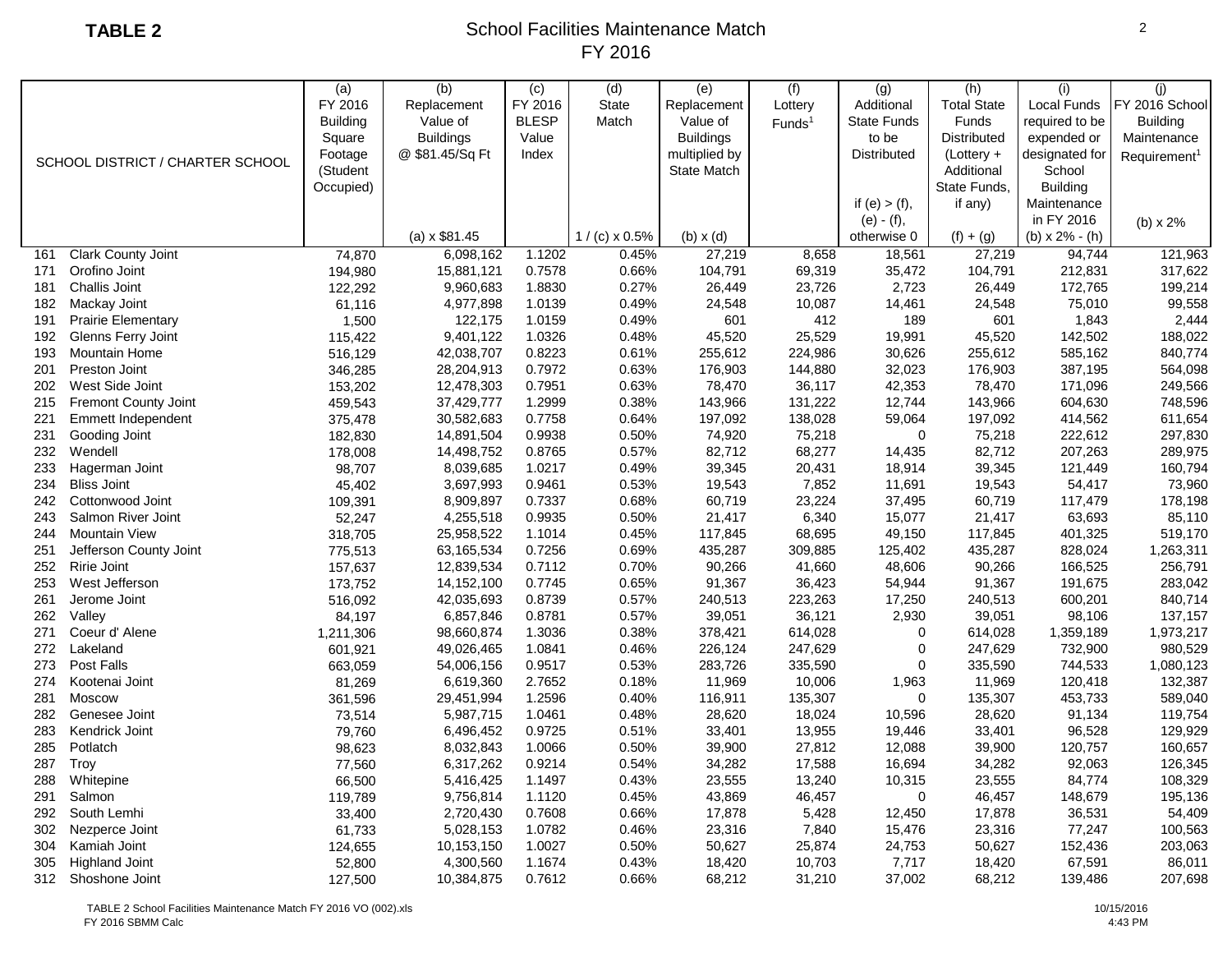|      |                                   | (a)             | (b)                 | (c)          | (d)                  | (e)              | (f)                | (g)                | (h)                | (i)              | (i)                      |
|------|-----------------------------------|-----------------|---------------------|--------------|----------------------|------------------|--------------------|--------------------|--------------------|------------------|--------------------------|
|      |                                   | FY 2016         | Replacement         | FY 2016      | <b>State</b>         | Replacement      | Lottery            | Additional         | <b>Total State</b> | Local Funds      | FY 2016 School           |
|      |                                   | <b>Building</b> | Value of            | <b>BLESP</b> | Match                | Value of         | Funds <sup>1</sup> | <b>State Funds</b> | <b>Funds</b>       | required to be   | <b>Building</b>          |
|      |                                   | Square          | <b>Buildings</b>    | Value        |                      | <b>Buildings</b> |                    | to be              | Distributed        | expended or      | Maintenance              |
|      |                                   | Footage         | @ \$81.45/Sq Ft     | Index        |                      | multiplied by    |                    | <b>Distributed</b> | $(Lottery +$       | designated for   | Requirement <sup>1</sup> |
|      | SCHOOL DISTRICT / CHARTER SCHOOL  | (Student        |                     |              |                      | State Match      |                    |                    | Additional         | School           |                          |
|      |                                   | Occupied)       |                     |              |                      |                  |                    |                    | State Funds,       | <b>Building</b>  |                          |
|      |                                   |                 |                     |              |                      |                  |                    | if (e) $>$ (f),    | if any)            | Maintenance      |                          |
|      |                                   |                 |                     |              |                      |                  |                    | $(e) - (f),$       |                    | in FY 2016       | (b) x 2%                 |
|      |                                   |                 | $(a) \times $81.45$ |              | $1/(c) \times 0.5\%$ | $(b) \times (d)$ |                    | otherwise 0        | $(f) + (g)$        | (b) $x 2% - (h)$ |                          |
| 314  | Dietrich                          | 58,292          | 4,747,883           | 0.6165       | 0.81%                | 38,508           | 13,761             | 24,747             | 38,508             | 56,450           | 94,958                   |
| 316  | Richfield                         | 38,440          | 3,130,938           | 0.7335       | 0.68%                | 21,342           | 12,255             | 9,087              | 21,342             | 41,277           | 62,619                   |
| 321  | Madison                           | 777,112         | 63,295,772          | 0.8258       | 0.61%                | 383,232          | 309,955            | 73,277             | 383,232            | 882,683          | 1,265,915                |
| 322  | Sugar-Salem Joint                 | 245,834         | 20,023,179          | 0.7064       | 0.71%                | 141,733          | 93,514             | 48,219             | 141,733            | 258,731          | 400,464                  |
| 331  | Minidoka County Joint             | 658,788         | 53,658,283          | 0.8806       | 0.57%                | 304,668          | 243,403            | 61,265             | 304,668            | 768,498          | 1,073,166                |
| 340  | Lewiston Independent              | 591,489         | 48,176,779          | 1.1604       | 0.43%                | 207,578          | 282,089            | $\mathbf 0$        | 282,089            | 681,447          | 963,536                  |
| 341  | Lapwai                            | 147,892         | 12,045,803          | 0.8375       | 0.60%                | 71,916           | 29,827             | 42,089             | 71,916             | 169,000          | 240,916                  |
| 342  | Culdesac Joint                    | 43,100          | 3,510,495           | 0.8123       | 0.62%                | 21,608           | 5,278              | 16,330             | 21,608             | 48,602           | 70,210                   |
| 351  | Oneida County                     | 200,636         | 16,341,802          | 0.9037       | 0.55%                | 90,414           | 51,305             | 39,109             | 90,414             | 236,422          | 326,836                  |
| 363  | Marsing Joint                     | 118,141         | 9,622,584           | 0.8439       | 0.59%                | 57,010           | 50,458             | 6,552              | 57,010             | 135,442          | 192,452                  |
| 364  | Pleasant Valley Elementary        | 5,776           | 470,455             | 1.6336       | 0.31%                | 1,440            | 376                | 1,064              | 1,440              | 7,969            | 9,409                    |
| 365  | <b>Bruneau-Grand View Joint</b>   | 114,900         | 9,358,605           | 1.1147       | 0.45%                | 41,978           | 17,446             | 24,532             | 41,978             | 145,194          | 187,172                  |
| 370  | Homedale Joint                    | 206,786         | 16,842,720          | 0.7967       | 0.63%                | 105,700          | 71,879             | 33,821             | 105,700            | 231,154          | 336,854                  |
| 371  | Payette Joint                     | 285,630         | 23,264,564          | 0.7072       | 0.71%                | 164,492          | 90,109             | 74,383             | 164,492            | 300,799          | 465,291                  |
| 372  | New Plymouth                      | 174,281         | 14,195,187          | 0.8317       | 0.60%                | 85,343           | 57,435             | 27,908             | 85,343             | 198,561          | 283,904                  |
| 373  | Fruitland                         | 246,934         | 20,112,774          | 0.7517       | 0.67%                | 133,775          | 103,143            | 30,632             | 133,775            | 268,480          | 402,255                  |
| 381  | American Falls Joint              | 378,159         | 30,801,051          | 1.1492       | 0.44%                | 134,009          | 86,888             | 47,121             | 134,009            | 482,012          | 616,021                  |
| 382  | Rockland                          | 92,000          | 7,493,400           | 0.6980       | 0.72%                | 53,681           | 11,133             | 42,548             | 53,681             | 96,187           | 149,868                  |
| 383  | <b>Arbon Elementary</b>           | 4,448           | 362,290             | 1.4120       | 0.35%                | 1,283            | 1,249              | 34                 | 1,283              | 5,963            | 7,246                    |
| 391  | Kellogg                           | 234,601         | 19,108,251          | 0.8783       | 0.57%                | 108,786          | 65,619             | 43,167             | 108,786            | 273,379          | 382,165                  |
| 392  | Mullan                            | 100,000         | 8,145,000           | 0.7710       | 0.65%                | 52,824           | 6,453              | 46,371             | 52,824             | 110,076          | 162,900                  |
| 393  | Wallace                           | 117,096         | 9,537,469           | 0.8209       | 0.61%                | 58,094           | 30,417             | 27,677             | 58,094             | 132,655          | 190,749                  |
| 394  | Avery                             | 4,554           | 370,923             | 5.4500       | 0.09%                | 340              | 856                | $\mathbf 0$        | 856                | 6,562            | 7,418                    |
| 401  | <b>Teton County</b>               | 300,564         | 24,480,938          | 1.4613       | 0.34%                | 83,763           | 97,715             | 0                  | 97,715             | 391,904          | 489,619                  |
| 411  | <b>Twin Falls</b>                 | 1,144,017       | 93,180,185          | 0.9043       | 0.55%                | 515,199          | 525,380            | $\mathbf 0$        | 525,380            | 1,338,224        | 1,863,604                |
| 412  | <b>Buhl Joint</b>                 | 245,820         | 20,022,039          | 1.0141       | 0.49%                | 98,717           | 75,798             | 22,919             | 98,717             | 301,724          | 400,441                  |
| 413  | Filer                             | 289,623         | 23,589,793          | 0.8383       | 0.60%                | 140,706          | 92,630             | 48,076             | 140,706            | 331,090          | 471,796                  |
| 414  | Kimberly                          | 239,804         | 19,532,036          | 0.7619       | 0.66%                | 128,174          | 103,631            | 24,543             | 128,174            | 262,467          | 390,641                  |
| 415  | Hansen                            | 101,286         | 8,249,745           | 0.8821       | 0.57%                | 46,760           | 19,448             | 27,312             | 46,760             | 118,235          | 164,995                  |
| 416  | Three Creek Joint Elementary      | 4,340           | 353,493             | 1.5617       | 0.32%                | 1,132            | 733                | 399                | 1,132              | 5,938            | 7,070                    |
| 417  | Castleford Joint                  | 76,955          | 6,267,985           | 0.9275       | 0.54%                | 33,790           | 18,930             | 14,860             | 33,790             | 91,570           | 125,360                  |
| 418  | Murtaugh Joint                    | 30,020          | 2,445,129           | 1.0156       | 0.49%                | 12,038           | 16,190             | 0                  | 16,190             | 32,713           | 48,903                   |
| 421  | McCall-Donnelly Joint             | 235,540         | 19,184,733          | 3.2733       | 0.15%                | 29,305           | 59,046             | $\mathbf 0$        | 59,046             | 324,649          | 383,695                  |
| 422  | Cascade                           | 91,270          | 7,433,942           | 1.9119       | 0.26%                | 19,442           | 15,882             | 3,560              | 19,442             | 129,237          | 148,679                  |
| 431  | Weiser                            | 298,495         | 24,312,418          | 0.7297       | 0.69%                | 166,586          | 88,825             | 77,761             | 166,586            | 319,662          | 486,248                  |
| 432  | Cambridge Joint                   | 66,745          | 5,436,380           | 1.1528       | 0.43%                | 23,580           | 6,350              | 17,230             | 23,580             | 85,148           | 108,728                  |
| 433  | Midvale                           | 42,620          | 3,471,399           | 0.9231       | 0.54%                | 18,802           | 7,537              | 11,265             | 18,802             | 50,626           | 69,428                   |
| 001C | ANSER of Idaho, Inc.              | 37,500          | 3,054,375           | 1.0000       | 0.50%                | 15,272           | 21,859             | $\pmb{0}$          | 21,859             | 39,229           | 61,088                   |
|      | 002C Meridian Charter High School | Lease           | N/A                 | 1.0000       | 0.50%                | N/A              | 12,096             | N/A                | 12,096             | N/A              | N/A                      |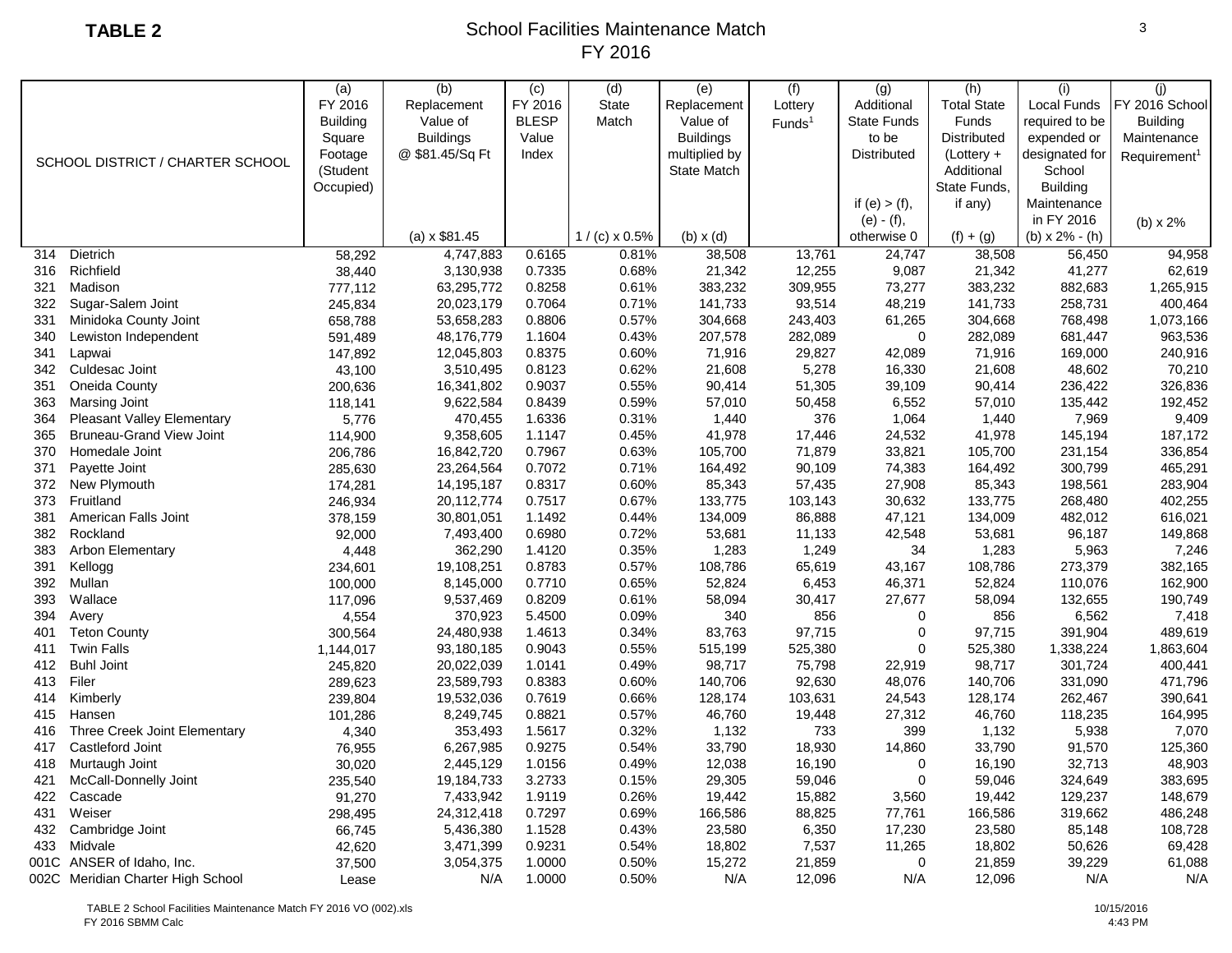|      |                                          | (a)             | (b)                 | (c)          | (d)                  | (e)                | (f)                | (g)                | (h)                | (i)                | (i)                      |
|------|------------------------------------------|-----------------|---------------------|--------------|----------------------|--------------------|--------------------|--------------------|--------------------|--------------------|--------------------------|
|      |                                          | FY 2016         | Replacement         | FY 2016      | <b>State</b>         | Replacement        | Lottery            | Additional         | <b>Total State</b> | <b>Local Funds</b> | FY 2016 School           |
|      |                                          | <b>Building</b> | Value of            | <b>BLESP</b> | Match                | Value of           | Funds <sup>1</sup> | <b>State Funds</b> | <b>Funds</b>       | required to be     | <b>Building</b>          |
|      |                                          | Square          | <b>Buildings</b>    | Value        |                      | <b>Buildings</b>   |                    | to be              | <b>Distributed</b> | expended or        | Maintenance              |
|      |                                          | Footage         | @ \$81.45/Sq Ft     | Index        |                      | multiplied by      |                    | <b>Distributed</b> | $(Lottery +$       | designated for     | Requirement <sup>1</sup> |
|      | SCHOOL DISTRICT / CHARTER SCHOOL         | (Student        |                     |              |                      | <b>State Match</b> |                    |                    | Additional         | School             |                          |
|      |                                          | Occupied)       |                     |              |                      |                    |                    |                    | State Funds.       | <b>Building</b>    |                          |
|      |                                          |                 |                     |              |                      |                    |                    | if $(e) > (f)$ ,   | if any)            | Maintenance        |                          |
|      |                                          |                 |                     |              |                      |                    |                    | $(e) - (f),$       |                    | in FY 2016         | (b) $\times$ 2%          |
|      |                                          |                 | $(a) \times $81.45$ |              | $1/(c) \times 0.5\%$ | $(b)$ x $(d)$      |                    | otherwise 0        | $(f) + (g)$        | (b) $x 2% - (h)$   |                          |
|      | 002C Meridian Medical Arts Charter Sch   | Lease           | N/A                 | 1.0000       | 0.50%                | N/A                | 11,330             | N/A                | 11,330             | N/A                | N/A                      |
| 131C | Idaho Arts Charter School                | 66,053          | 5,380,017           | 1.0000       | 0.50%                | 26,900             | 47,116             | $\mathbf 0$        | 47,116             | 60,484             | 107,600                  |
| 139C | Thomas Jefferson Charter School          | 36,310          | 2,957,450           | 1.0000       | 0.50%                | 14,787             | 24,358             | $\mathbf 0$        | 24,358             | 34,791             | 59,149                   |
|      | 201C SEI Tec Charter School              | Lease           | N/A                 | 1.0000       | 0.50%                | N/A                | 12,210             | N/A                | 12,210             | N/A                | N/A                      |
|      | 221C Payette River Technical Academy     | Lease           | N/A                 | 1.0000       | 0.50%                | N/A                | 12,253             | N/A                | 12,253             | N/A                | N/A                      |
| 281C | <b>Moscow Charter School</b>             | 9,248           | 753,250             | 1.0000       | 0.50%                | 3,766              | 10,788             | $\mathbf 0$        | 10,788             | 4,277              | 15,065                   |
|      | 331C ARTEC Charter School                | Lease           | N/A                 | 1.0000       | 0.50%                | N/A                | 12,384             | N/A                | 12,384             | N/A                | N/A                      |
| 451  | Victory Charter School                   | 41,715          | 3,397,687           | 1.0000       | 0.50%                | 16,988             | 25,003             | $\overline{0}$     | 25,003             | 42,951             | 67,954                   |
| 452  | Idaho Virtual Academy                    | Virtual         | N/A                 | 1.0000       | 0.50%                | N/A                | 144,706            | N/A                | 144,706            | N/A                | N/A                      |
| 453  | Richard McKenna Charter High Sch         | 15,200          | 1,238,040           | 1.0000       | 0.50%                | 6,190              | 16,305             | $\overline{0}$     | 16,305             | 8,456              | 24,761                   |
| 454  | Rolling Hills Charter School             | 29,038          | 2,365,145           | 1.0000       | 0.50%                | 11,826             | 15,101             | $\overline{0}$     | 15,101             | 32,202             | 47,303                   |
| 455  | <b>Compass Charter School</b>            | 39,505          | 3,217,682           | 1.0000       | 0.50%                | 16,088             | 40,201             | $\Omega$           | 40,201             | 24,153             | 64,354                   |
| 456  | Falcon Ridge Charter School              | 20,380          | 1,659,951           | 1.0000       | 0.50%                | 8,300              | 16,614             | $\mathbf 0$        | 16,614             | 16,585             | 33,199                   |
| 457  | Inspire Charter School                   | Virtual         | N/A                 | 1.0000       | 0.50%                | N/A                | 54,772             | N/A                | 54,772             | N/A                | N/A                      |
| 458  | <b>Liberty Charter School</b>            | 54,396          | 4,430,554           | 1.0000       | 0.50%                | 22,153             | 25,888             | $\mathbf 0$        | 25,888             | 62,723             | 88,611                   |
| 460  | Academy at the Roosevelt Center          | New Bldg        | N/A                 | 1.0000       | 0.50%                | N/A                | 16,912             | N/A                | 16,912             | N/A                | N/A                      |
| 461  | <b>Taylor's Crossing Charter School</b>  | 39,000          | 3,176,550           | 1.0000       | 0.50%                | 15,883             | 25,104             | $\mathbf 0$        | 25,104             | 38,427             | 63,531                   |
| 462  | Xavier Charter School                    | 46,734          | 3,806,484           | 1.0000       | 0.50%                | 19,032             | 40,941             | 0                  | 40,941             | 35,189             | 76,130                   |
| 463  | <b>Vision Charter School</b>             | 36,748          | 2,993,125           | 1.0000       | 0.50%                | 14,966             | 40,905             | $\mathbf 0$        | 40,905             | 18,958             | 59,863                   |
| 464  | White Pine Charter School                | 29,696          | 2,418,739           | 1.0000       | 0.50%                | 12,094             | 27,423             | $\mathbf 0$        | 27,423             | 20,952             | 48,375                   |
| 465  | North Valley Academy                     | 34,569          | 2,815,645           | 1.0000       | 0.50%                | 14,078             | 15,678             | $\mathbf 0$        | 15,678             | 40,635             | 56,313                   |
| 466  | iSucceed Virtual Charter School          | Virtual         | N/A                 | 1.0000       | 0.50%                | N/A                | 14,377             | N/A                | 14,377             | N/A                | N/A                      |
| 468  | Idaho Science & Technology Charter Sch   | Lease           | N/A                 | 1.0000       | 0.50%                | N/A                | 18,394             | N/A                | 18,394             | N/A                | N/A                      |
| 469  | Idaho Connects Online School             | Virtual         | N/A                 | 1.0000       | 0.50%                | N/A                | 15,131             | N/A                | 15,131             | N/A                | N/A                      |
| 470  | Kootenai Bridge Academy Charter Sch      | 5,613           | 457,179             | 1.0000       | 0.50%                | 2,286              | 12,138             | $\mathbf 0$        | 12,138             | $\mathbf 0$        | 9,144                    |
| 472  | Palouse Prairie Charter School           | Lease           | N/A                 | 1.0000       | 0.50%                | N/A                | 9,908              | N/A                | 9,908              | N/A                | N/A                      |
| 473  | The Village Charter School               | Lease           | N/A                 | 1.0000       | 0.50%                | N/A                | 18,474             | N/A                | 18,474             | N/A                | N/A                      |
| 474  | Monticello Montessori School             | 14,857          | 1,210,103           | 1.0000       | 0.50%                | 6,051              | 12,958             | $\mathbf 0$        | 12,958             | 11,244             | 24,202                   |
| 475  | Sage International School of Boise       | Lease           | N/A                 | 1.0000       | 0.50%                | N/A                | 50,700             | N/A                | 50,700             | N/A                | N/A                      |
| 476  | Another Choice Virtual Charter Sch       | Lease           | N/A                 | 1.0000       | 0.50%                | N/A                | 22,749             | N/A                | 22,749             | N/A                | N/A                      |
| 477  | Blackfoot Charter Comm. Learning Ctr     | 32,960          | 2,684,592           | 1.0000       | 0.50%                | 13,423             | 20,916             | $\mathbf 0$        | 20,916             | 32,776             | 53,692                   |
| 478  | Legacy Charter School                    | 25,311          | 2,061,581           | 1.0000       | 0.50%                | 10,308             | 18,258             | $\mathbf 0$        | 18,258             | 22,974             | 41,232                   |
| 479  | Heritage Academy                         | 21,000          | 1,710,450           | 1.0000       | 0.50%                | 8,552              | 10,471             | $\mathbf 0$        | 10,471             | 23,738             | 34,209                   |
| 480  | N. Idaho STEM Charter Academy            | 31,036          | 2,527,882           | 1.0000       | 0.50%                | 12,639             | 23,577             | $\mathbf 0$        | 23,577             | 26,981             | 50,558                   |
| 481  | <b>Heritage Community Charter School</b> | Lease           | N/A                 | 1.0000       | 0.50%                | N/A                | 29,564             | N/A                | 29,564             | N/A                | N/A                      |
| 482  | American Heritage Charter School         | 3,640           | 296,478             | 1.0000       | 0.50%                | 1,482              | 14,825             | 0                  | 14,825             | $\mathbf 0$        | 5,930                    |
| 483  | Chief Tahgee Elementary Academy          | Lease           | N/A                 | 1.0000       | 0.50%                | N/A                | 5,542              | N/A                | 5,542              | N/A                | N/A                      |
| 485  | Bingham Academy Charter                  | Lease           | N/A                 | 1.0000       | 0.50%                | N/A                | 3,718              | N/A                | 3,718              | N/A                | N/A                      |
| 486  | Upper Carmen Charter School              | 3,500           | 285,075             | 1.0000       | 0.50%                | 1,425              | 5,265              | $\mathbf 0$        | 5,265              | 437                | 5,702                    |
|      |                                          |                 |                     |              |                      |                    |                    |                    |                    |                    |                          |